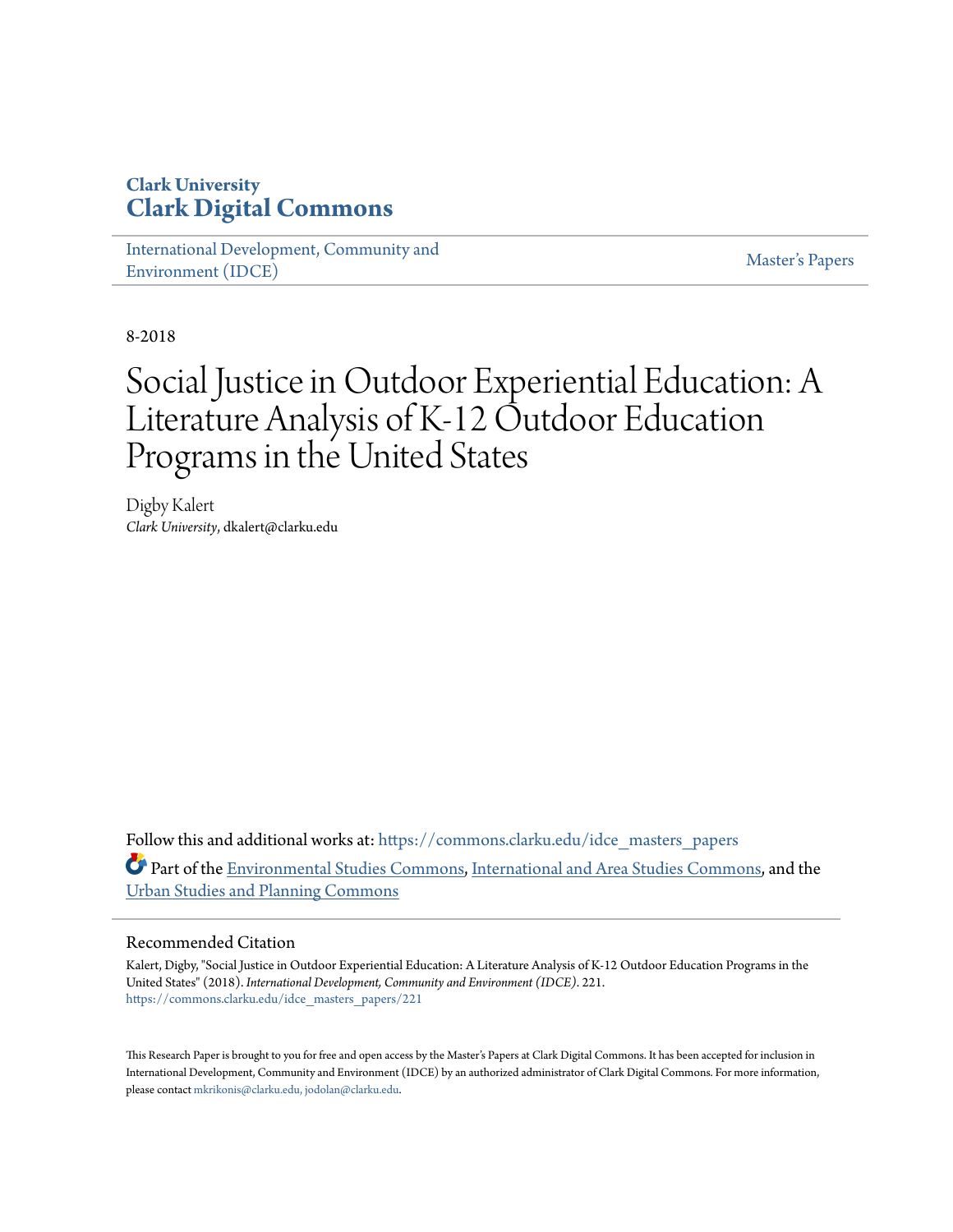### **Social Justice in Outdoor Experiential Education: A Literature Analysis of K-12 Outdoor Education Programs in the United States**

**Digby Kalert**

**May 2018**

**A Master's Paper**

**Submitted to the faculty of Clark University, Worcester, Massachusetts, in partial fulfillment of the requirements for the degree of Master of Arts in the department of Community Development and Planning**

**And accepted on the recommendation of**

**Kathryn Madden, Chief Instructor**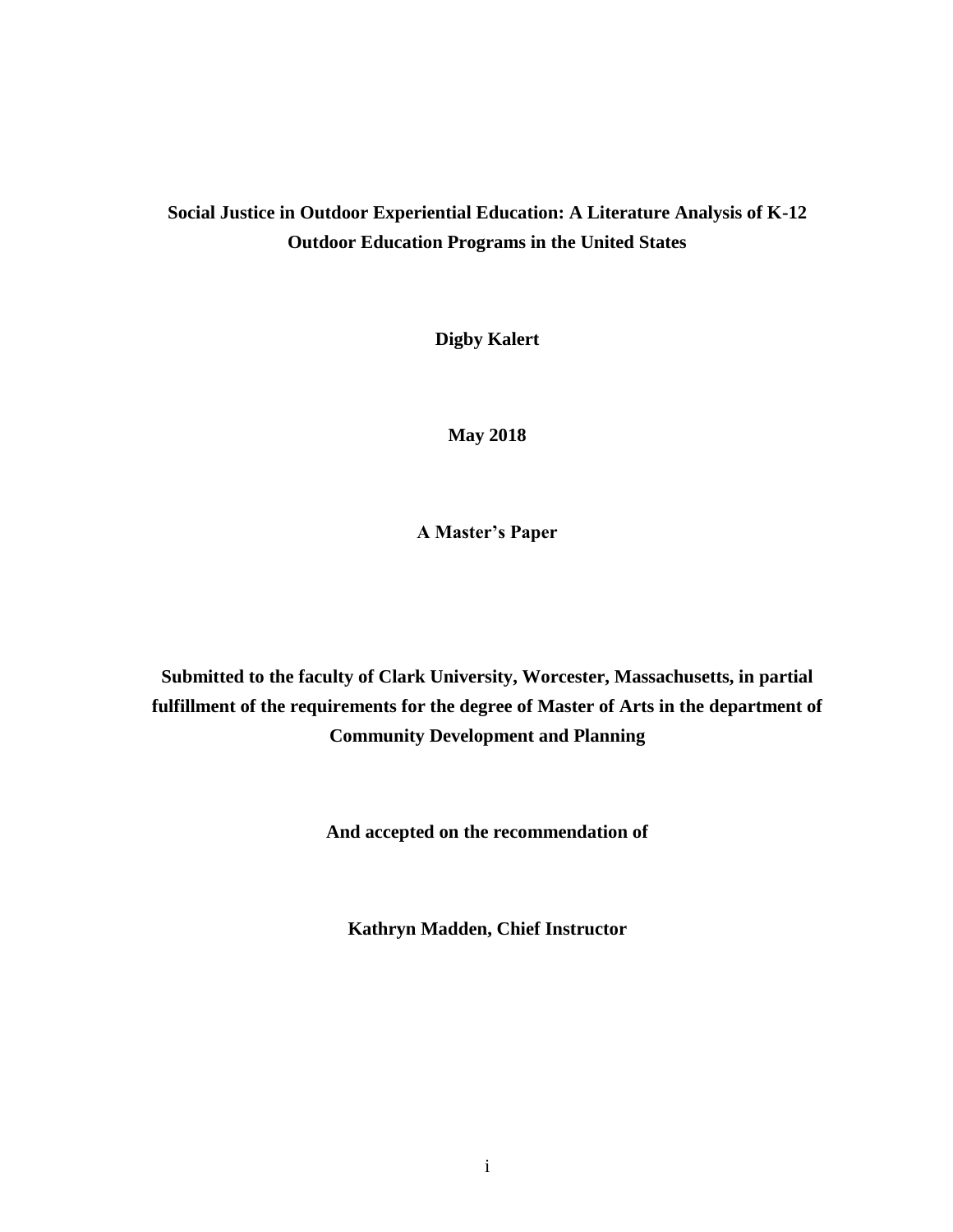#### **Abstract**

### **Social Justice in Outdoor Experiential Education: A Literature Analysis of K-12 Outdoor Education Programs in the United States**

#### **Digby Kalert**

Historically, the field of outdoor experiential education (OEE) has been exclusionary and has primarily served white middle- and upper-middle class male populations. Scholars have called for research on how to address issues of social justice in the field for decades, and leaders are finally making steps toward becoming more inclusive. Through a secondary analysis of empirical studies on OEE, this paper examines how the field has modified its focus towards minority populations in K-12 OEE programs in the United States and provides recommendations for practitioners of OEE. There is evidence of an increase in studies on how OEE is perceived by minorities and how its impacts have affected different communities over the last 40 years. The understanding of attitudes and perceptions of OEE has changed with the introduction of new concepts regarding health and wellbeing tied to outdoor experiences as well as social justice.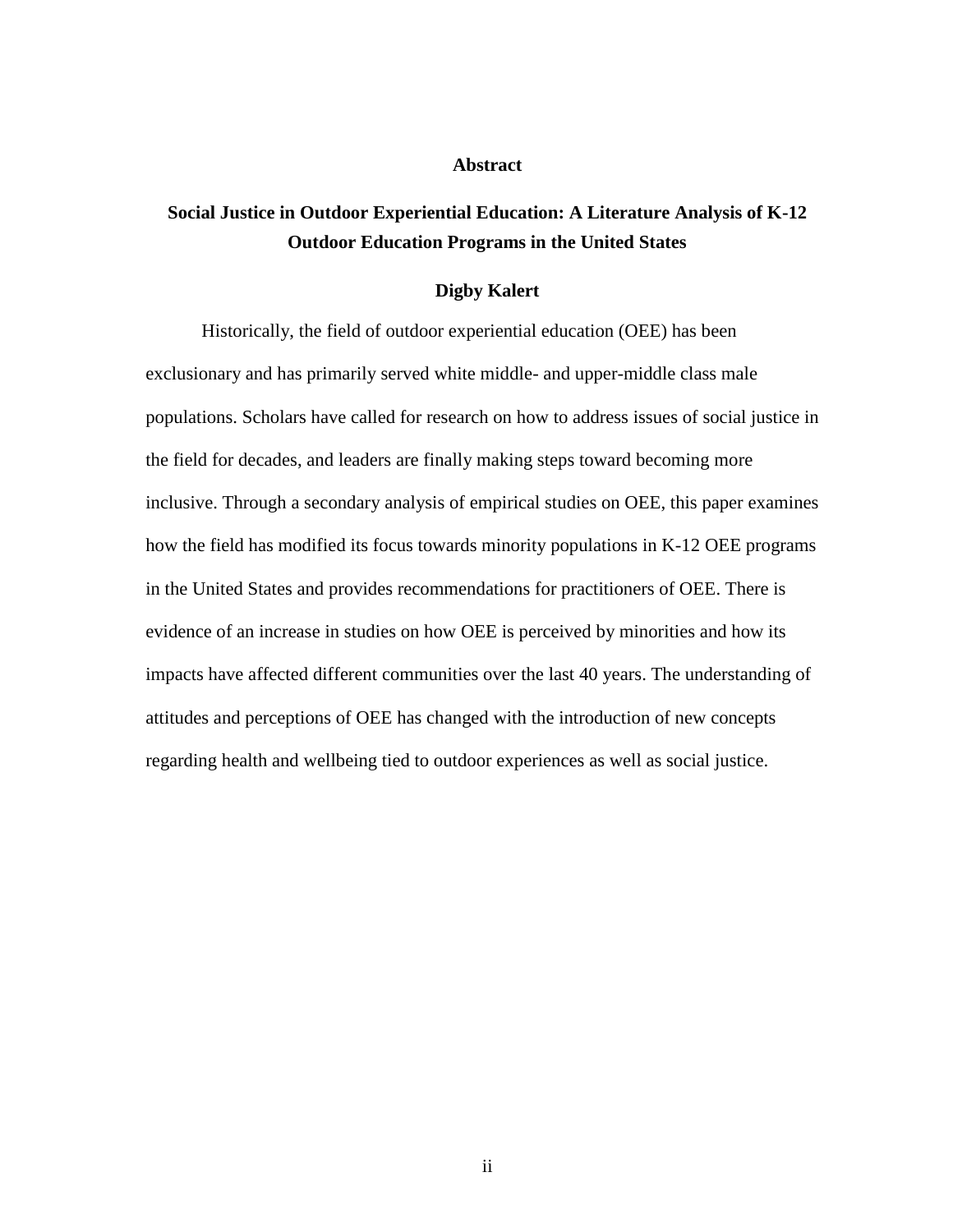### **Academic History**

### **Name: Digby Kalert Date: May 2018**

**Baccalaureate Degree:** B.A.: Geography, Spanish

**Source:** Clark University **Date:** May 2017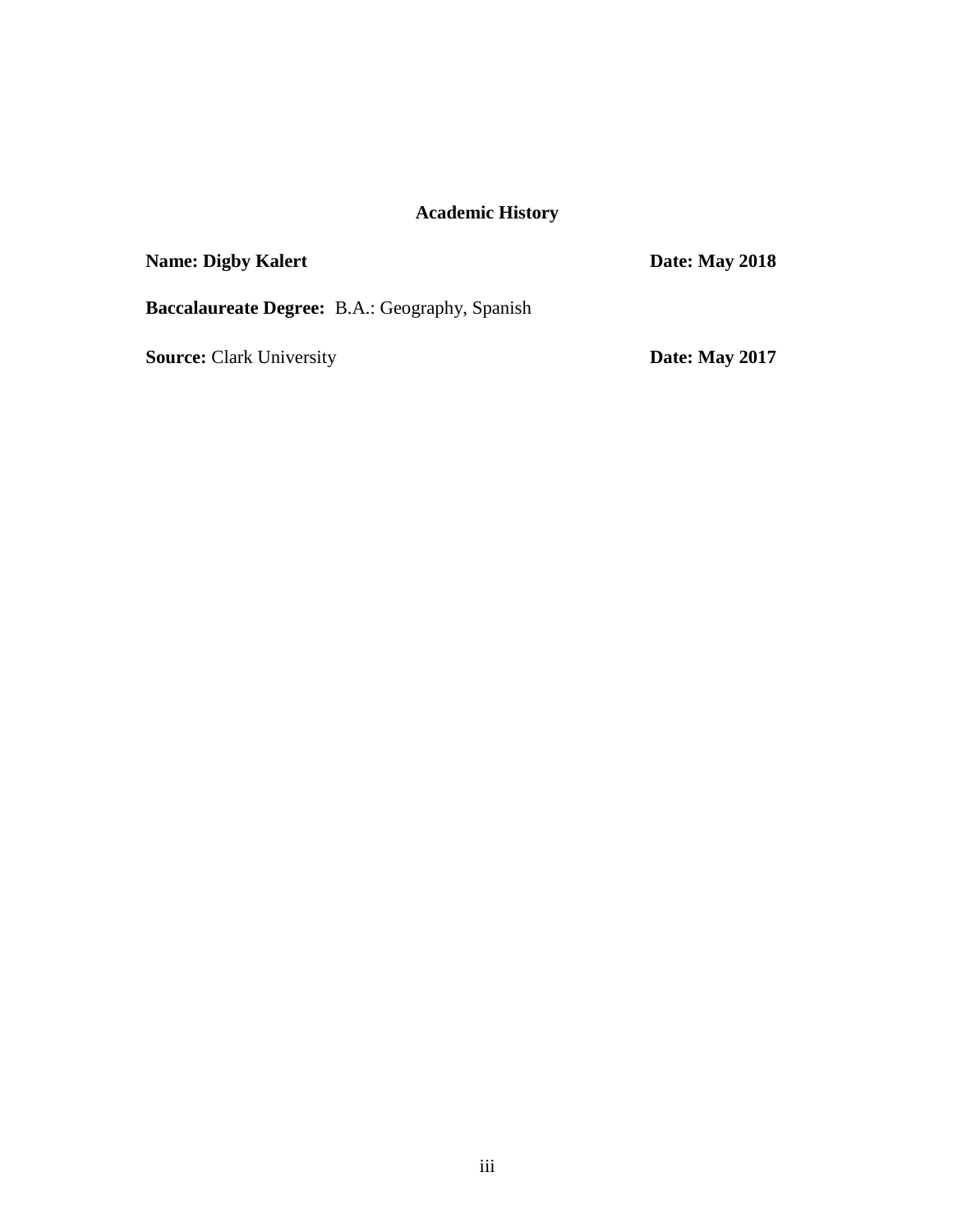### **Dedication**

This paper is dedicated to my parents for their endless support of my education and all their kind and encouraging words and phone calls that got me through the last five years. And to my sister who helped me every step of the way.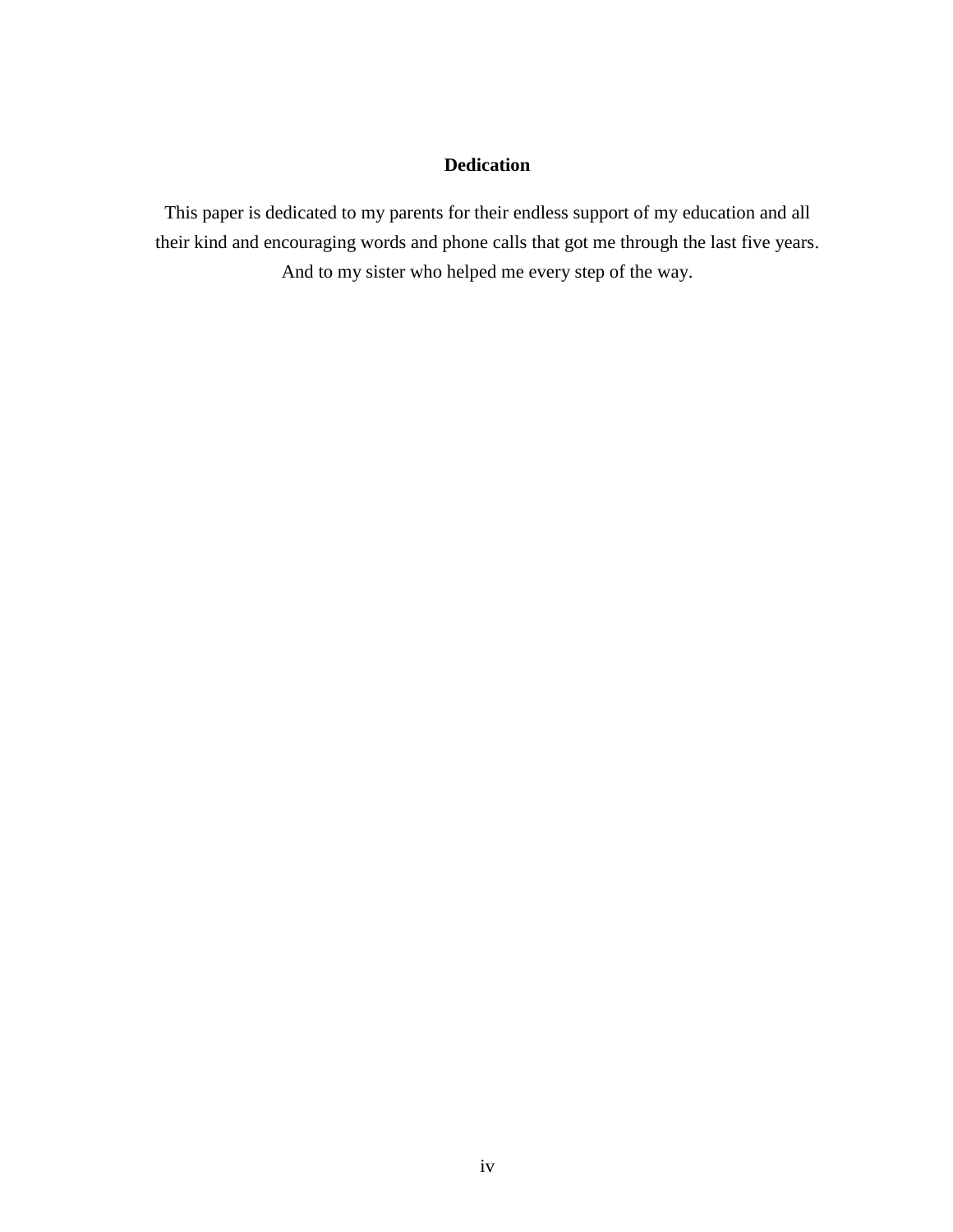### **Acknowledgments**

I wish to thank Professor Gillian Bowser and Professor Kathryn Madden for their support and patience throughout the process of writing this paper.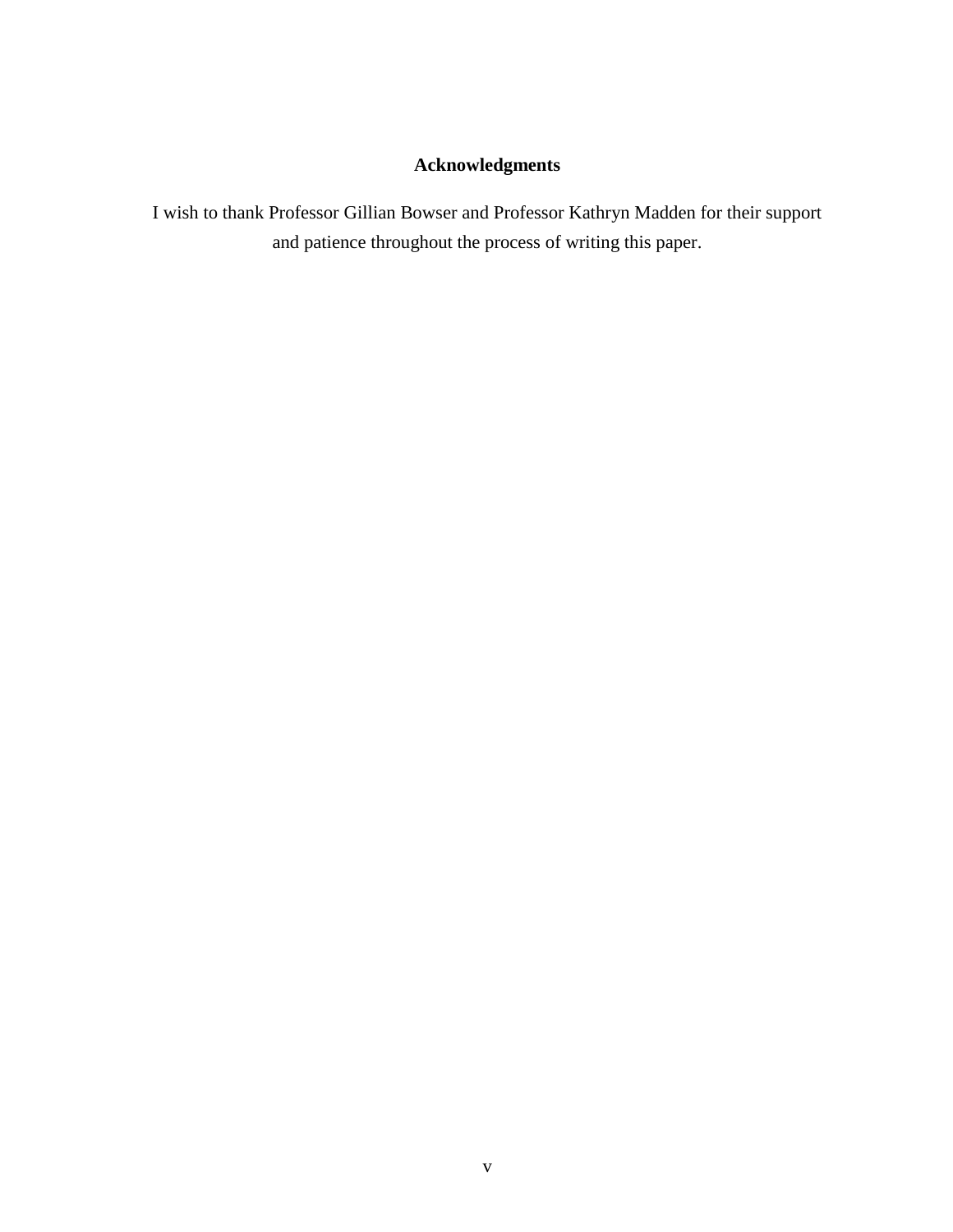### **Table of Contents**

| Part I: Introduction                        | 1  |
|---------------------------------------------|----|
| Part II: Literature Review                  | 3  |
| Part III: Methodology                       | 12 |
| Part IV: Analysis                           | 17 |
| Part V: Findings                            | 20 |
| <b>Part VI: Practitioner Best Practices</b> | 22 |
| Part VII: Conclusion                        | 37 |
| Appendix                                    | 30 |
| <b>Works Cited</b>                          | 33 |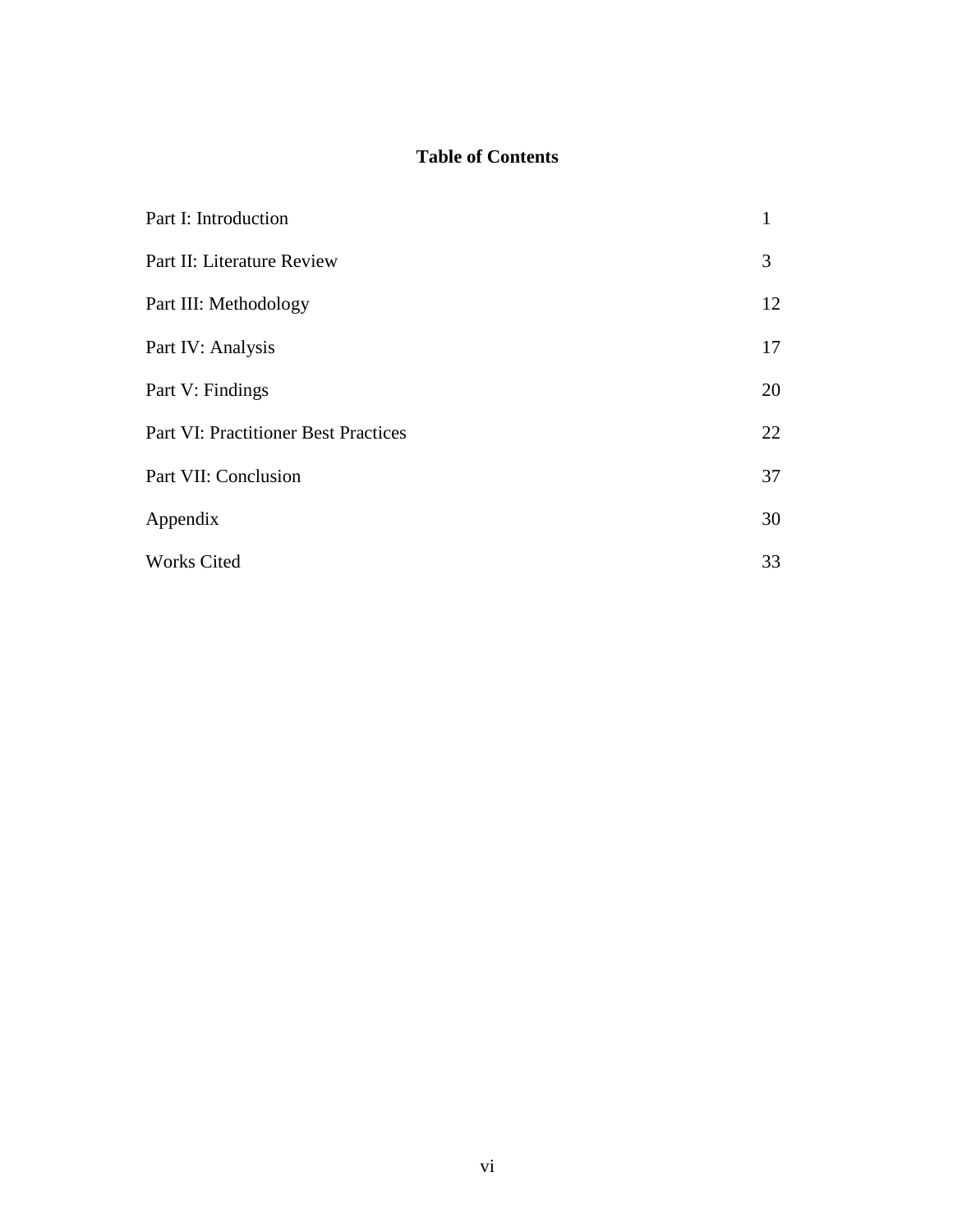#### **Introduction**

Research indicates that spending time outdoors and in nature is not only good for physical and mental health but is also crucial to children's healthy development. However, over the last twenty years, studies and popular media both have suggested that children in the United States are spending less time outside than previous generations. Richard Louv's book, *Last Child in the Woods: Saving our Children from Nature-Deficit Disorder* (2005), popularized the term "Nature-Deficit Disorder" (NDD) and spread the idea that children at the time of publication were spending more time indoors playing video games and sitting in front of screens than they were playing outside. Louv (2005) makes the argument that our society has disengaged children from nature which has led to skyrocketing rates of disorders such as ADHD.

While researchers have provided ample anecdotal evidence supporting Louv's claim that participation in outdoor activities is declining, few large-scale studies have actually investigated the trends in children's time spent outdoors (Larson, Green, and Cordell 2011). The hard evidence showing that children spend more time indoors may be lacking, but plenty of studies demonstrate the benefits of children's access to nature and green space. Not only does spending time outdoors provide physical benefits, such as lower rates of obesity, it has many emotional and psychological benefits as well (Aaron and Witt 2011). Research indicates that children who spend time learning and playing outdoors see positive outcomes in their attitudes toward the environment, independence, confidence, self-esteem, teamwork, and social skills (Parrish et al. 2005).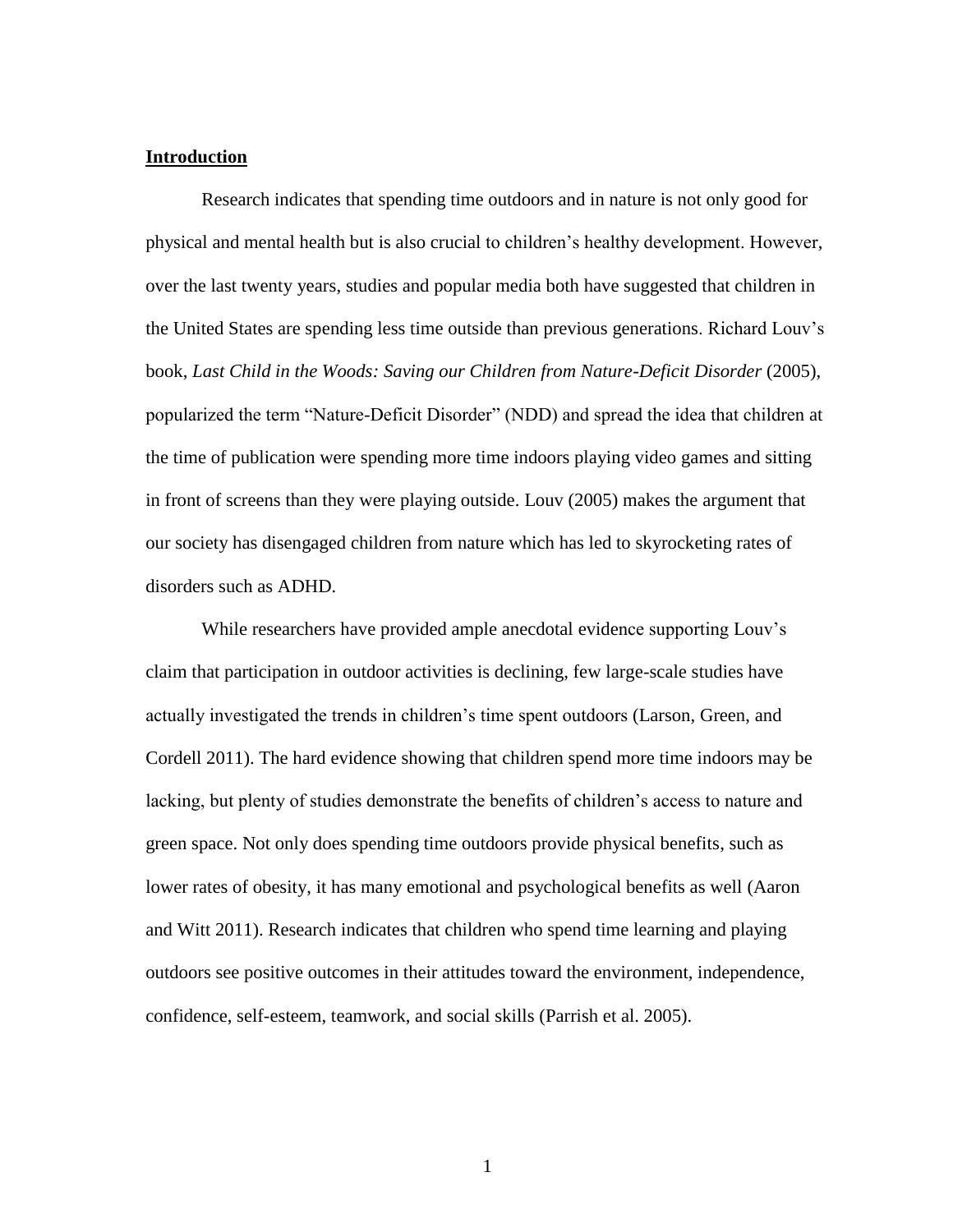This literature survey focuses on the benefits and impacts of outdoor experiential education (OEE), a structured form of outdoor recreation, and how OEE approaches issues of social justice and demographic inclusion within programs and activities. Social justice for the purpose of this survey is the idea that social identities such as gender, race and class are intersectional, and that these ideas do not act independently (Warren et al. 2014). Despite the widely accepted benefits of OEE, the vast majority of the literature in the field acknowledges that it is mainly an exclusive, privileged, white pursuit (McLarnon 2013). Scholars in the outdoor education sector seem to agree that if this field is to become a respected form of education, leaders must confront the obstacles to equality and equity, and work to actively interrupt systems of oppression that are rooted in our cultural, historical, and societal values.

This paper focuses on school-based outdoor experiential education programs. Outdoor education is a broad topic, so this paper focuses on K-12 day programs at public schools, excluding extended stay programs and college level programs. Income and class are not discussed to a large extent, as familial income is not a barrier for the types of programs in the public school arena examined here.

Through an analysis of the literature on K-12 outdoor experiential education programs offered through public schools in the United States over the last 40 years, this paper seeks to answer the following questions:

> o To what extent do K-12 OEE programs in the US promote social justice in their programming and activities? How has this changed over the years? What can they do to improve?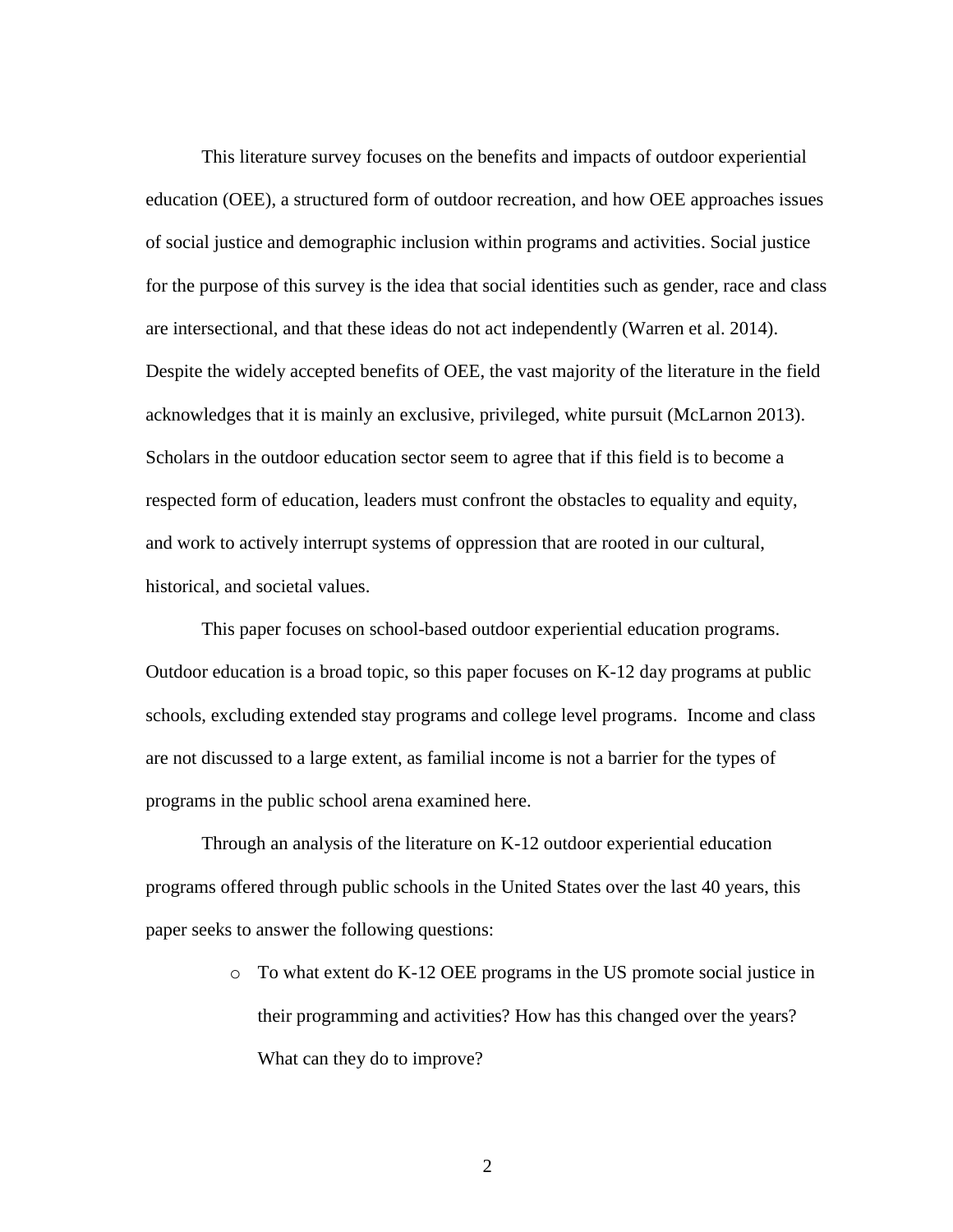o Does the literature concerning OEE focus on the experiences of racial and ethnic minorities? How does this change over time?

This literary analysis will examine papers written over the last forty years, and attempt to find patterns in the literature concerning the statistical change in programming focus and inclusionary policies in OEE with regard to minority children, as well as to identify best practices occurring in the field. This field has historically struggled to deal with its social justice inequities and is beginning to realize that major changes must be made (Warren 2014). This analysis will help leaders in OEE understand the progress that has been made, suggest future directions for more research, and provide best practices for current practitioners to incorporate.

#### **Literature Review and Framework**

Louv's groundbreaking book (2005), sparked a national conversation and attracted interest from politicians, educators, health care professionals, practitioners, and, of course, parents (Aaron and Witt 2011). Louv claims that alienation from nature has a multitude of negative effects on both the physical, cognitive, and spiritual health of children. He argues that the rising rates of children with ADHD in the United States are the direct result of spending more time indoors in front of screens than playing in the woods. Side effects of Nature Deficit Disorder (NDD) include diminished use of the five senses; reduced creativity; issues with problem solving ability; and a range of social and emotional problems (Louv 2005).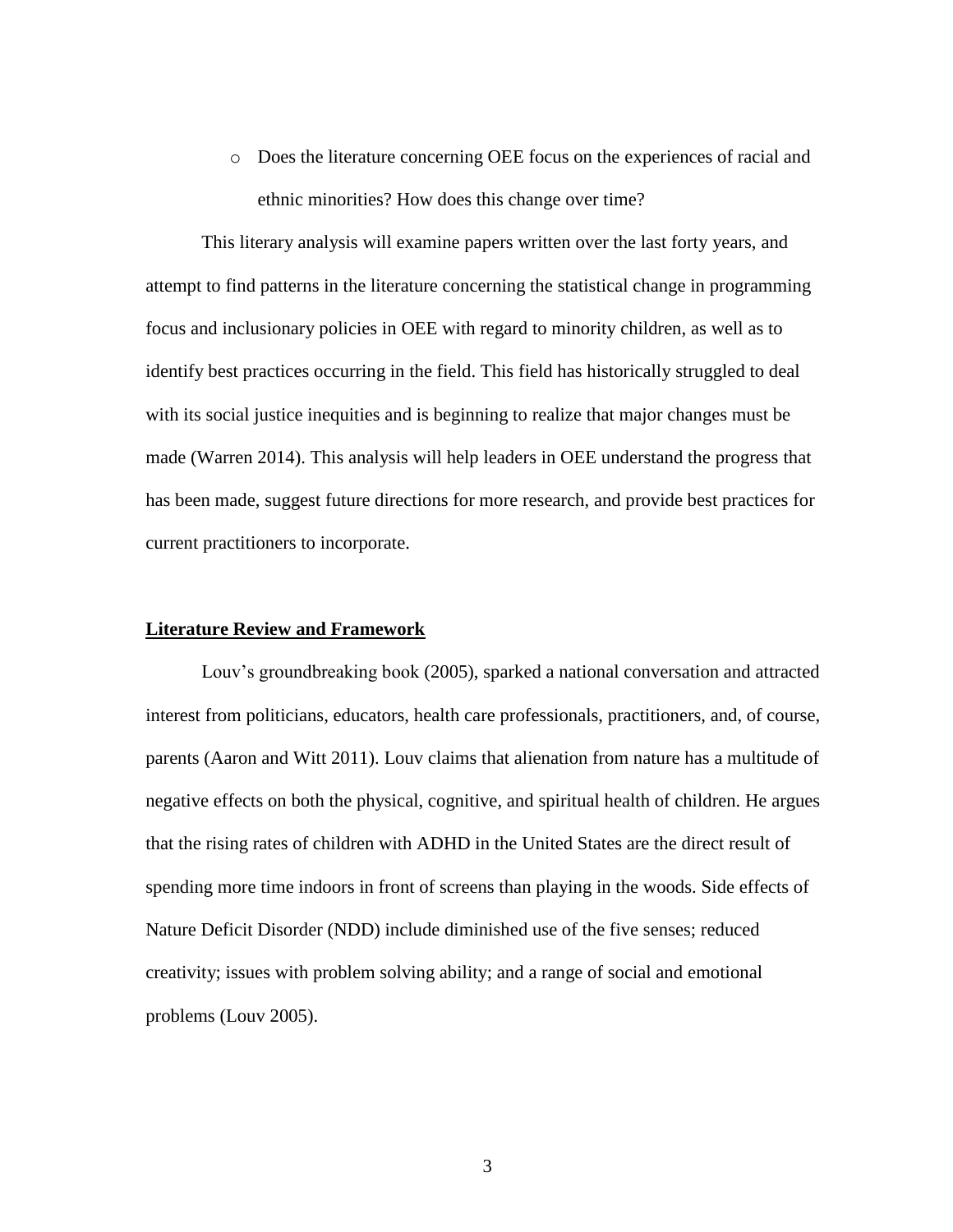Louv was not the first or the only person to make the claim that children in the US experience adverse effects from spending less time outdoors than ever before. According to one study, between 1997-2003, the proportion of American children (ages 9-12) who spent time on outdoor activities such as hiking, gardening, and fishing fell by nearly 50 percent (U.S. Forest Service 2007). And while the American Academy of Pediatrics recommends that children spend less than two hours per day in front of screens, countless studies indicate that the majority of kids vastly exceed this daily limit (Ossola 2015). Increased screen time paired with less time spent playing in nature has been linked to rising childhood obesity rates and depression and attention disorders. These issues are certainly quite complex, and claims that spending less time in nature makes children overweight, depressed, and unable to focus is a massive oversimplification of the matter. However, several studies demonstrate a strong correlation between lack of access to green space and many negative physical and mental symptoms (Aaron and Witt 2011).

Today it is widely accepted that contact with nature is important to children's healthy development. The literature shows that spending time outdoors reduces symptoms of ADHD, reduces stress and aggression, and improves kids' abilities to problem solve and be creative. (Ossola 2015). There is evidence that supports the relationship between green space and overall quality of life with benefits in wellbeing, community development, and positive self-esteem and independence (Aaron and Witt 2011). One study suggests that children and adults who have physical contact with plants and animals in outdoor settings experience strong positive effects on memory retention and recall (Scott, Boyd, and Colquhoun 2013, p. 47).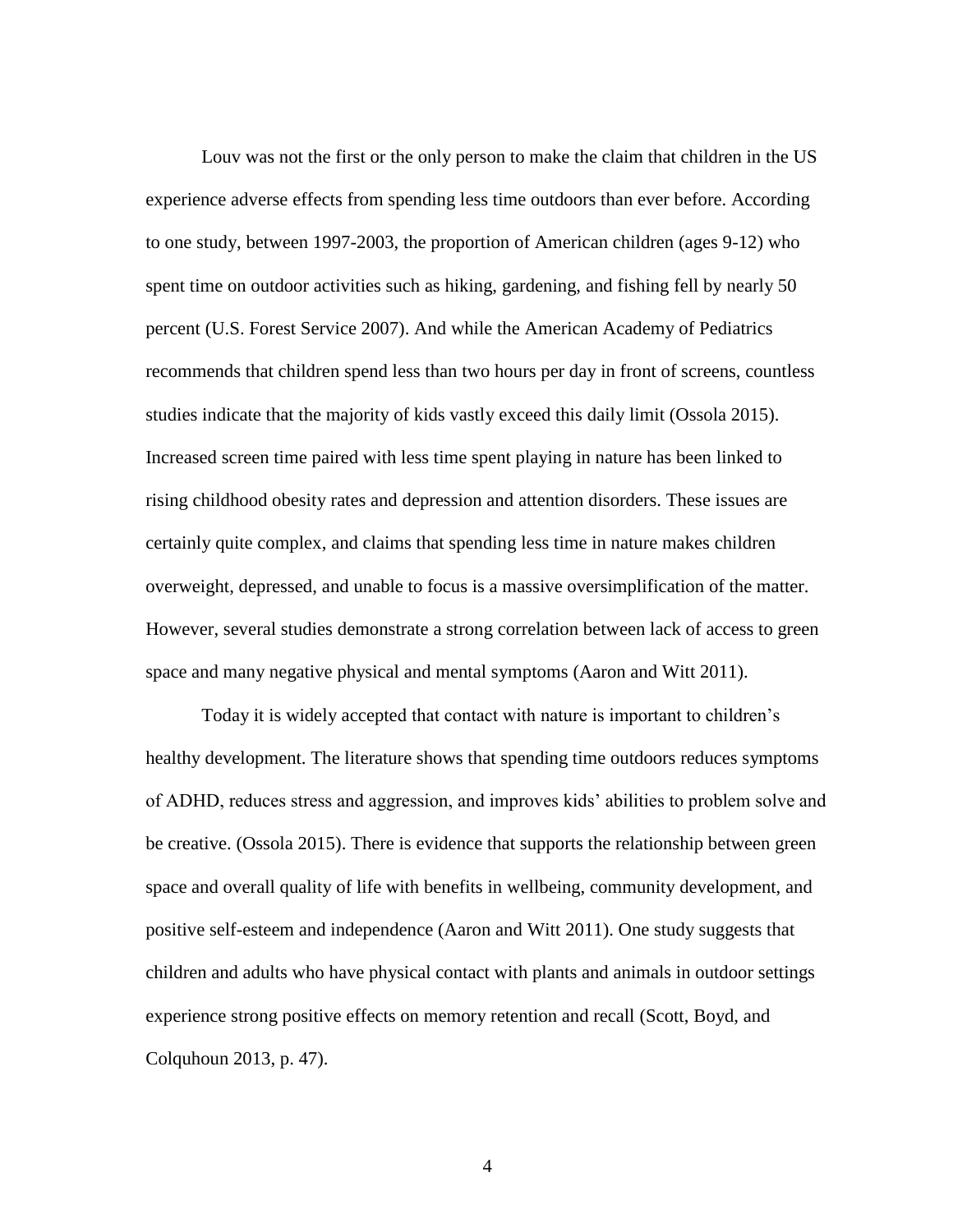Following the release of Louv's book, the American Public Health Association launched the national "No Child Left Inside" movement in 2007, as a spinoff of the Bush administration's "No Child Left Behind" Act (Boehner 2002; Reed 2013). That same year, the U.S. Forest Service, in partnership with the National Forest Foundation and the American Recreation Coalition launched "More Kids in the Woods," a program designed to help reconnect children to nature. The program awards matching funds to organizations and programming that get kids outside and into nature, and reached more than 25,000 children in its first year (Kimbell 2007). Congress even introduced the "No Child Left Inside Act" in 2013 as an amendment the Elementary and Secondary Education Act of 1965 (ESEA) to support the implementation of environmental literacy and education in school curriculums (Reed 2013).

#### **What is Outdoor Experiential Education?**

One of the first definitions of outdoor education, coined in the 1950s, was "education in, about and for the outdoors" (Donaldson and Donaldson,1958, p. 63). In an attempt to link it with the school curriculum, the field began favoring the term "outdoor education" rather than simply "outdoor activities" or "outdoor recreation" (Nicol 2002). As the industry grew and developed, new definitions were necessary to encompass the full mission of this type of education. In the late 1980s, leaders redefined the term, and decided that outdoor education is "an experiential process of learning by doing, which takes place primarily through exposure to the out-of-doors. In outdoor education, the emphasis for the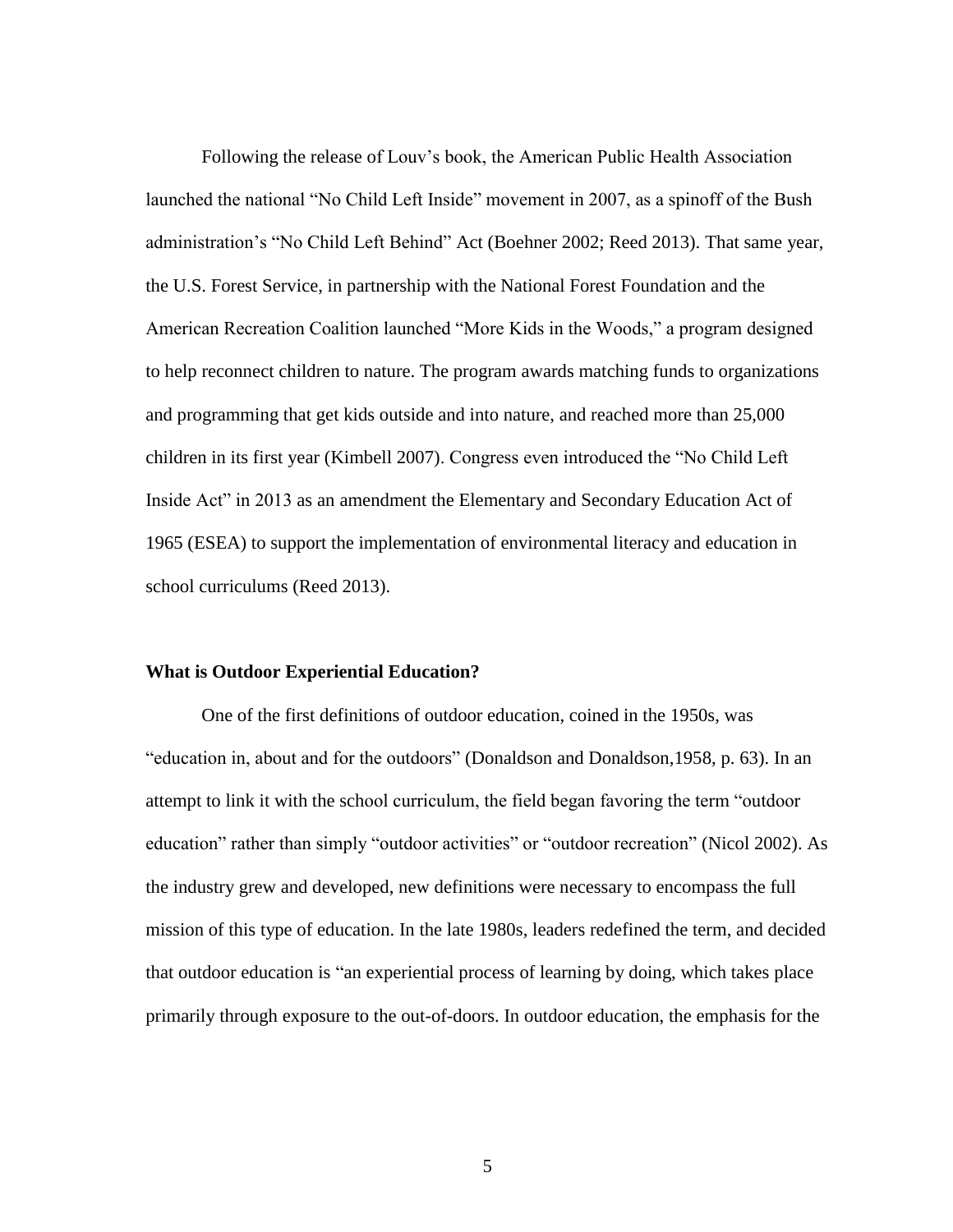subject of learning is placed on *relationships,* relationships concerning people and natural resources" (Priest 1986, p. 13).

Much confusion has surrounded the terms "experiential education," "outdoor education," and "outdoor experiential education" as they are often used interchangeably. Experiential education can happen indoors or outdoors, while outdoor education obviously exclusively occurs outdoors (Higgins 2009). Rose and Paisley (2012), define experiential education as "the intentional use of activity (e.g., by an educator) to teach (e.g., students)," and does not specify the type of space where it should happen. Many outdoor and experiential education programs use adventure activities or journeys for their learning purposes. Each of these expressions, according to Nicol (2002), refers to an integrated approach or process of learning, that stimulates the development of character traits such as self-reliance, self-esteem, responsibility, and to healthy relationships with others and the environment. The terminology used in research on OEE, in one way or another, encompasses a large range of scholarship that includes recreation and leisure studies, environmental education, and adventure education.

For the purpose of this paper, I will use Warren's definition of outdoor experiential education (OEE), referring to it as: "*educational situations that take place in a wilderness/outdoor setting and have an element of adventure or challenge used as a method to educate through direct experience*" (Warren 2005, p. 89). OEE programs may be mostly adventure based, such as Outward Bound, or supplemental experiences to traditional school curriculums that allow for additional learning to occur outside the classroom (Warren 2005), however, my exploration of social justice in OEE programs will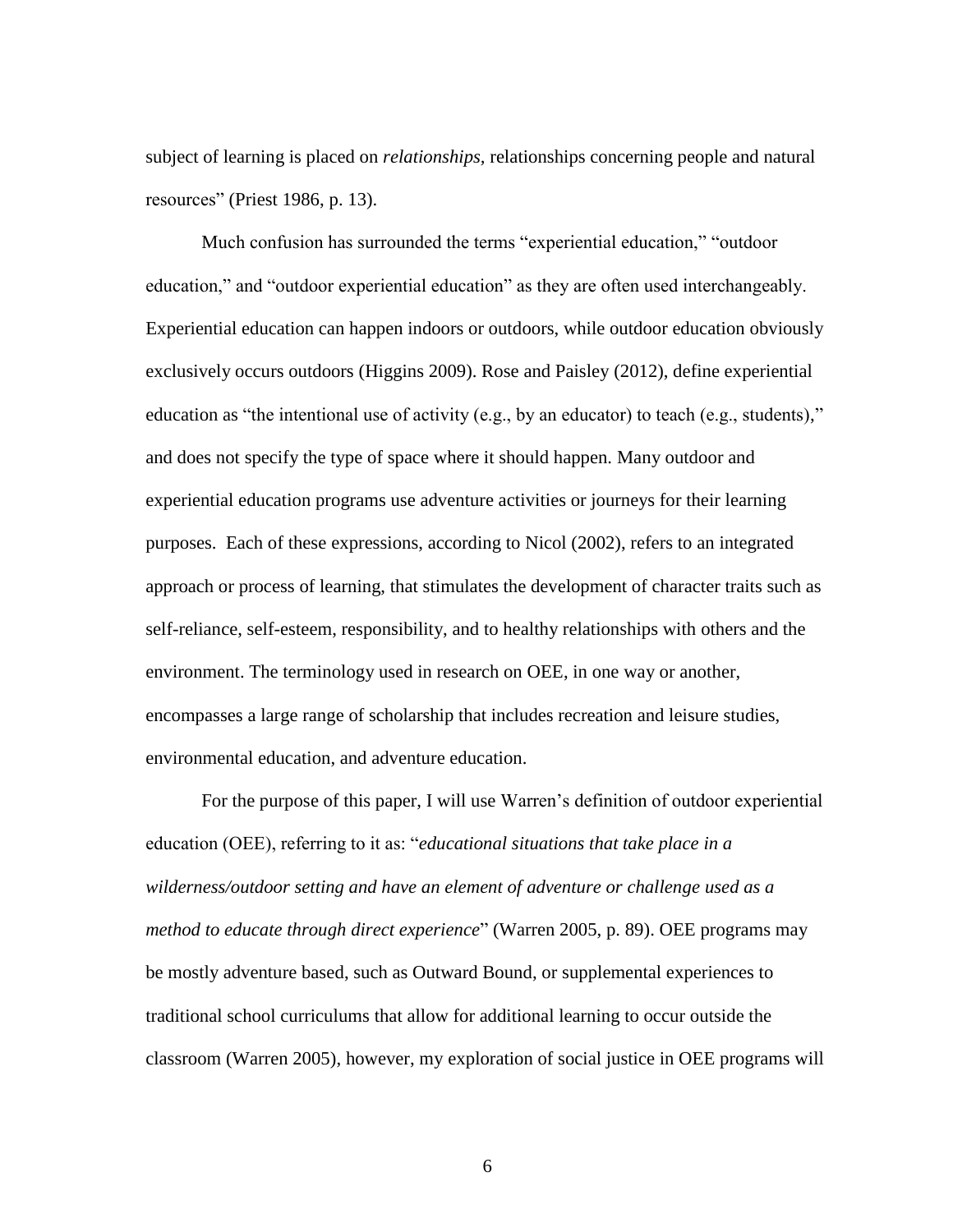focus on K-12 day programs at public schools. Warren's definition suits this group of OEE experiences, as it is sufficiently broad to encompass many types of programs, yet excludes indoor programming and traditionally designed education curriculum.

#### **The Value of Outdoor Experiential Education (OEE)**

Evidence shows that the benefits of getting kids outside are not limited to unstructured playtime, but rather that formalized OEE programs promote many positive outcomes as well through the positive relationship between cognitive learning and learning in the outdoor environment (Scott, Boyd, and Colquhoun 2013). It is common for students who appear bored or disinterested at school to demonstrate critical thinking skills and even take on leadership roles when given the chance to learn outdoors (James and Williams 2017). One study demonstrates that students who have long developed negative or apathetic attitudes towards classroom learning "were astonished at their own intrinsic involvement and love of learning occurring in [an] experiential outdoor education atmosphere" (James and Williams 2017, p. 64).

As a complement to more traditional teaching methods, OEE can use the outdoor environment to broaden and deepen the understanding of nature, social life, and self. OEE programs emphasize leadership, team-building, and problem-solving. Teaching and learning outdoors creates opportunities to promote communication and cooperation, and can level the academic playing field for students who are tactile and kinetic learners (Brodin 2009).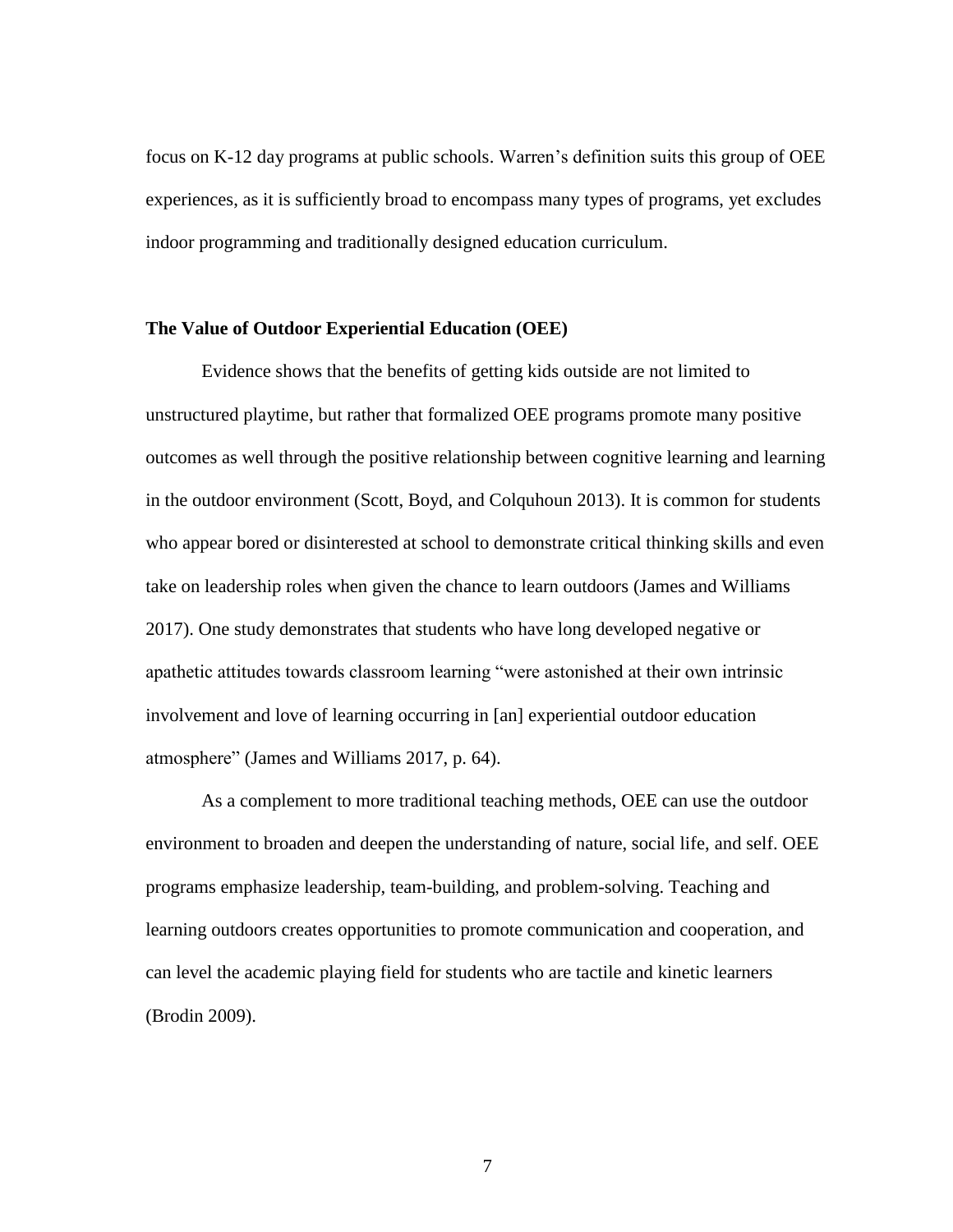#### **Theoretical Framework**

Definitions for social justice theory are as numerous as for OEE, however, social justice theory generally embraces the idea that social identities such as gender, race and class are intersectional, and that these ideas do not act independently (Warren et al. 2014). Changing the status quo and addressing the inequities created by racism, classism, sexism, etc., requires "deliberate intervention" and a "moral use of power" (Furman and Gruenewald 2004, p. 51).

Most of the literature regarding social justice in OEE attributes a great deal of influence to John Dewey (Warren and Loeffler 2000). An early advocate of progressive education, Dewey was convinced that democracy and education were two crucial elements of a just society. In his seminal book, *Democracy and Education* (1916), he states that the responsibility of education is to balance "*the various elements in the social environment, and to see to it that each individual gets an opportunity to escape from the limitations of the social group in which he was born*" (p. 20). Dewey discusses how societal stratification can be fatal, and argued that a just society must ensure that opportunities are "*accessible to all on equable and easy terms*" (Dewey 1916, p. 88). Warren (2005) makes the case that this applies to making OEE accessible to underrepresented groups, as it offers valuable moral development and knowledge acquisition—important components for a healthy democracy.

Kurt Hahn is regarded as the other champion of the discussion about OEE and social justice (Warren and Loeffler 2000). Hahn founded the Outward Bound School in 1945 and was quite concerned with the social issues of the time. Outward Bound focuses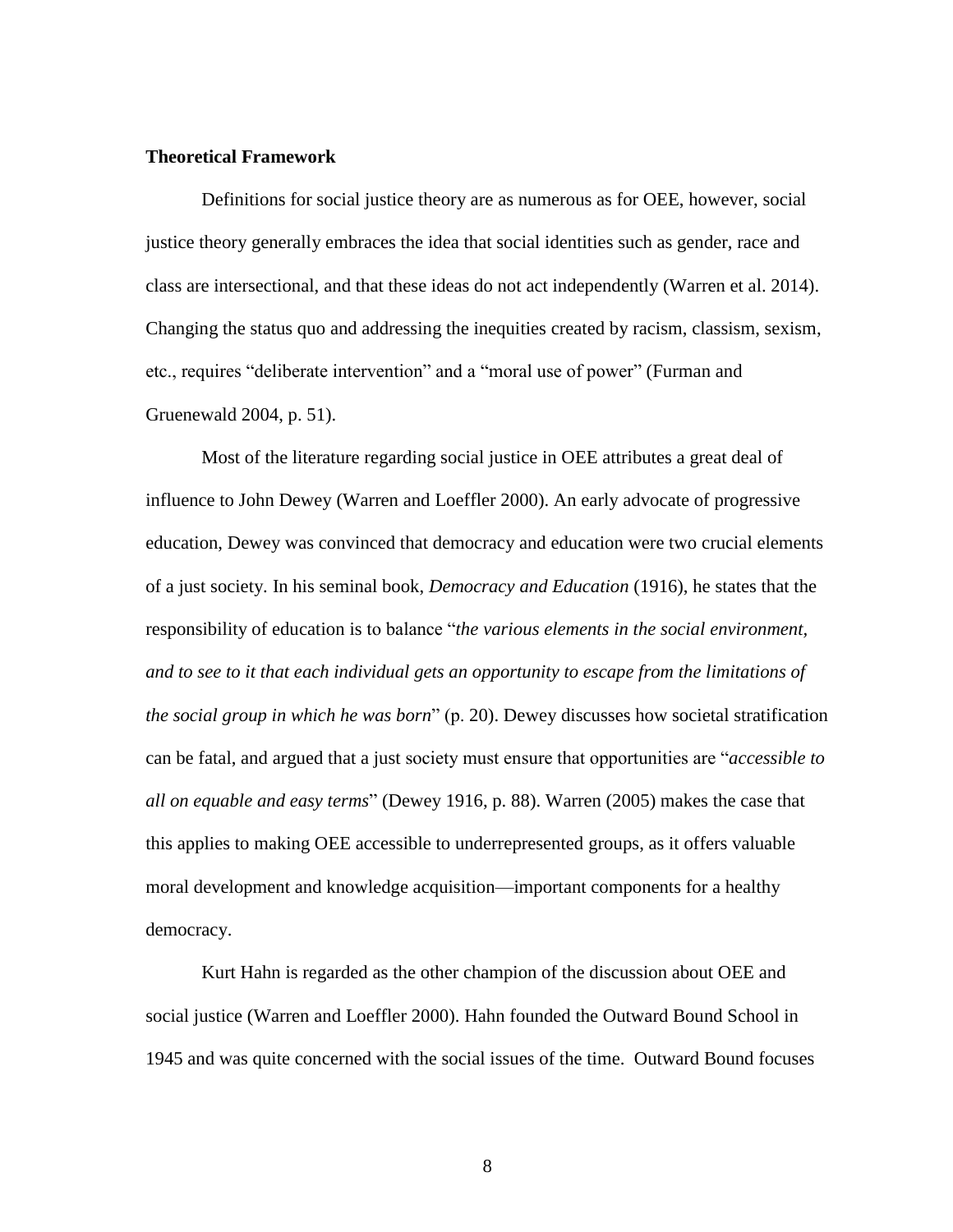on older students, yet it was one of the foundational programs in the field for promoting outdoor education and thus can also be considered an important influence on public school-based K-12 OEE programs (Warren 2005). Hahn's philosophy that "the ultimate aim of education is the nurturance of civic responsibility" became a powerful influence for social justice in OEE (Warren and Loeffler 2000, p. 85). Despite this intent, Outward Bound originally served primarily upper-class white males (and continues to serve mostly white participants) (Warren 2005)

#### **Social Justice in Outdoor Experiential Education**

While scholars and leaders in the field disagree on the definition of OEE, most agree that outdoor education is a traditionally white, male domain (Rose and Paisley 2012). Many of the philosophical underpinnings of OEE, such as citizenship, leadership, character building, perseverance, and endurance are masculine ideals (Lugg 2003). In fact, the outdoor education movement was heavily influenced by white men—famously by Baden Powell, founder of the Boy Scouts, and Kurt Hahn (Outward Bound). Today, women and minorities are more involved in OEE, yet the field's emphasis on a male-oriented ethos persists.

Literature that discusses equity and diversity in OEE calls for more scholarship and research on how to better train leaders in the field, design more equitable curriculums, and create more inclusive programs. Goodman (2017) theorizes that the reason for this is that it is a relatively new field of study, and researchers have only begun focusing on it in the last two or three decades. Scholars argue that if OEE is to become a respected and valued form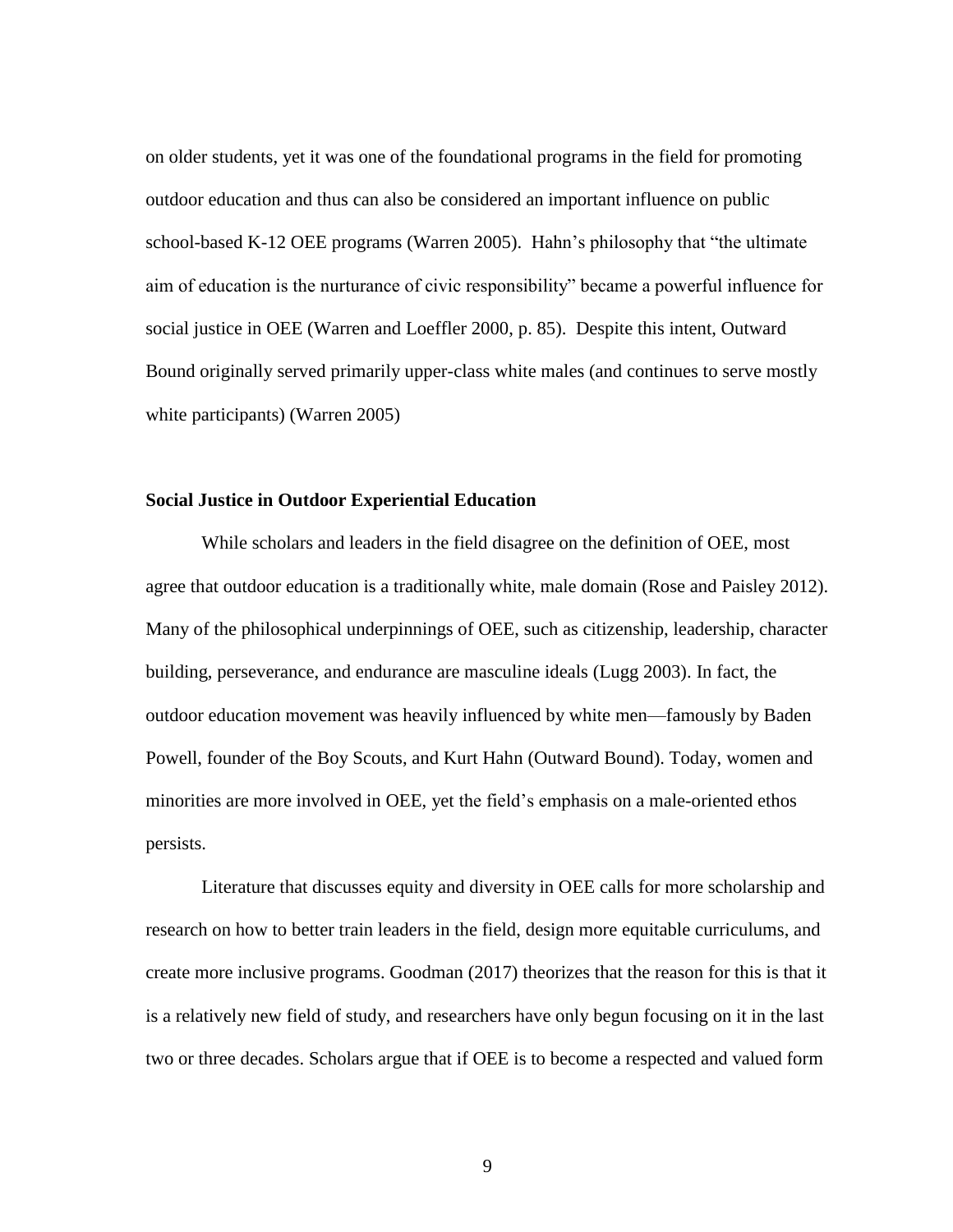of education, it must "confront the obstacles of equality and build a community that is not only receptive to new participants, but is also willing to educate on issues of social justice" (McLarnon 2013, p. 20).

Leaders in the field contend that the very concepts of adventure, wilderness, and nature are social constructs themselves, and are thus based on positions of privilege and oppression (Lugg 2003; Warren et al. 2014). The idea that people should backpack, zipline, and kayak in remote places is part of a male dominant narrative—one that left little room for women and minorities (Rose and Paisley 2012). Even the concept of wilderness preservation, and the notion that nature should be left alone by humans rather than used for sustenance, comes from western narratives (Warren et al. 2014). The U.S. has historically excluded the poor and people of color in parks and other outdoor spaces, as these places were founded on upper-class ideologies about "pristine wilderness" (Warren et al. 2014).

Warren claims that it is important to address the historical bases of these narratives and restructure them to be more inclusive. Confronting issues of social justice in OEE requires educators to adopt a more expansive lens of who belongs, and to examine social privilege such as race/ethnicity, culture, gender and gender identity, age, ability, and religion, as well as socioeconomic status (Warren et al. 2014, p. 90). Contemporary studies in the OEE field must begin to see these marginalized identities not just as differences, but as areas in need of greater justice.

Rose and Paisley (2012) argue that unpacking the complex systems underlying white privilege in OEE is necessary to ensure that the field transforms itself into one that is more just. Mainstream recreational and leisure spaces are generally associated with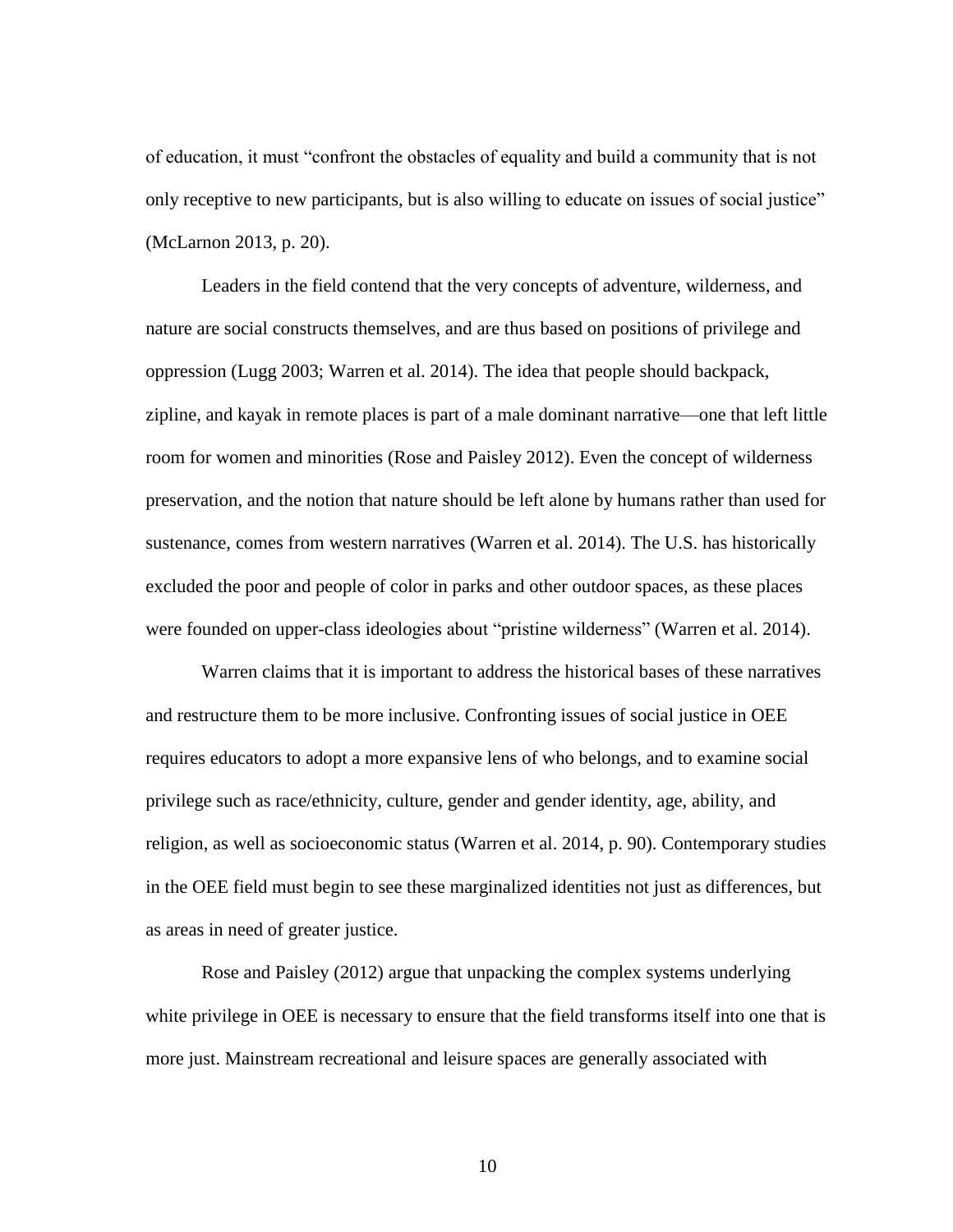wealthy, white spaces, and OEE needs to change in order to be more welcoming and comfortable for those who have been historically and systematically oppressed. This must occur at an institutional level in order to ensure that inequities and injustices are eliminated rather than just temporarily repaired. For example, providing scholarships for minority children may increase a program's diversity, but does nothing to address the underlying culture in which they may not feel welcome (Rose and Paisley 2012). Leaders in the OEE field must move "beyond a basic recognition of the need to be culturally inclusive" and allow basic concepts and practices of outdoor education to be reshaped by a diverse array of cultures and narratives (Roberts and Rodriguez 1999, p. 4).

#### **Gaps**

Warren, Roberts, Breunig, and Alvarez's (2014) state of knowledge review identifies many of the gaps in the OEE field and the need for additional social justice scholarship. The authors highlight a lack of comprehensive and meaningful research on diversity and equity in OEE, and the need to engage historically marginalized and intersecting social identities in outdoor leadership and programming. They suggest an array of topics for future research and action revolving around social justice in OEE including:

- Reconceptualizing meanings of outdoor places and the concept of adventure
- Intersectionality of race, class, gender, and other identities
- Attitudes and perceptions of ethnic minorities regarding what manner they are influenced by racialized constructions, including how different cultural groups experience the outdoors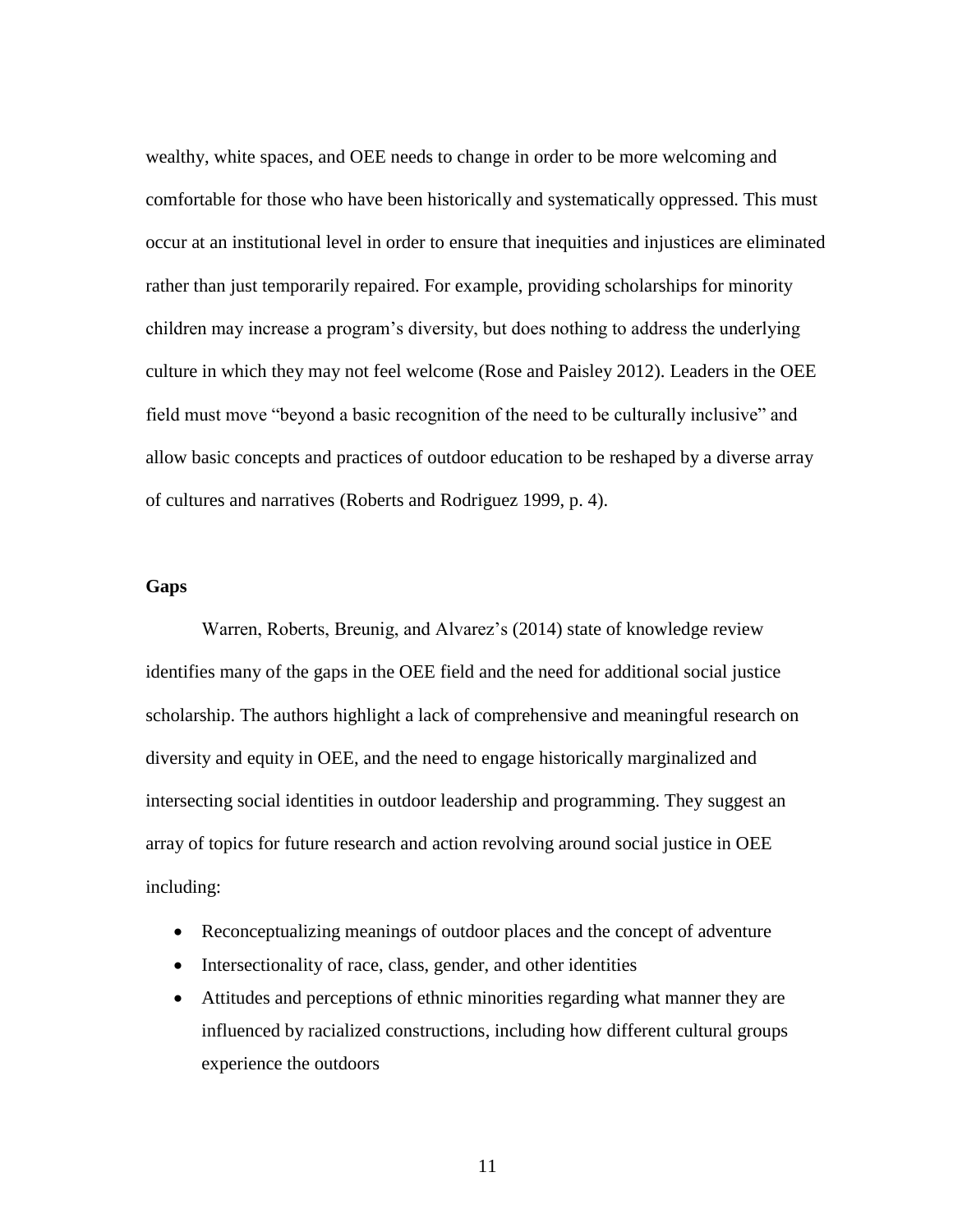- Immigrants/undocumented participants' potential exclusion from programs
- Understanding the role of socioeconomics and class oppression
- Cultural competency training, education and leadership development
- Understanding how to make all OEE programs multicultural

There is also a large body of literature related to environmental education, and outdoor recreation and leisure that was not examined for the purpose of this paper. Additionally, other literature focusing on the African American experience in OEE (i.e. summer camps) is not reviewed here given the explicit focus on programs offered through public schools.

#### **Methodology**

The field of outdoor experiential education is relatively new—research on the benefits and outcomes of these types of programs began in the last 40 years. The research is in response to a growing recognition of the importance of analysis of OEE programming and the literature's call for comprehensive reform. This paper provides a critical review of a set of literature related to OEE with the goal of identifying patterns in how the field has changed especially in regard to issues of inclusion. In addition, the paper analyzes a smaller set of literature to identify best practices in the field.

The parameters of the literature analysis are shown in Table 1.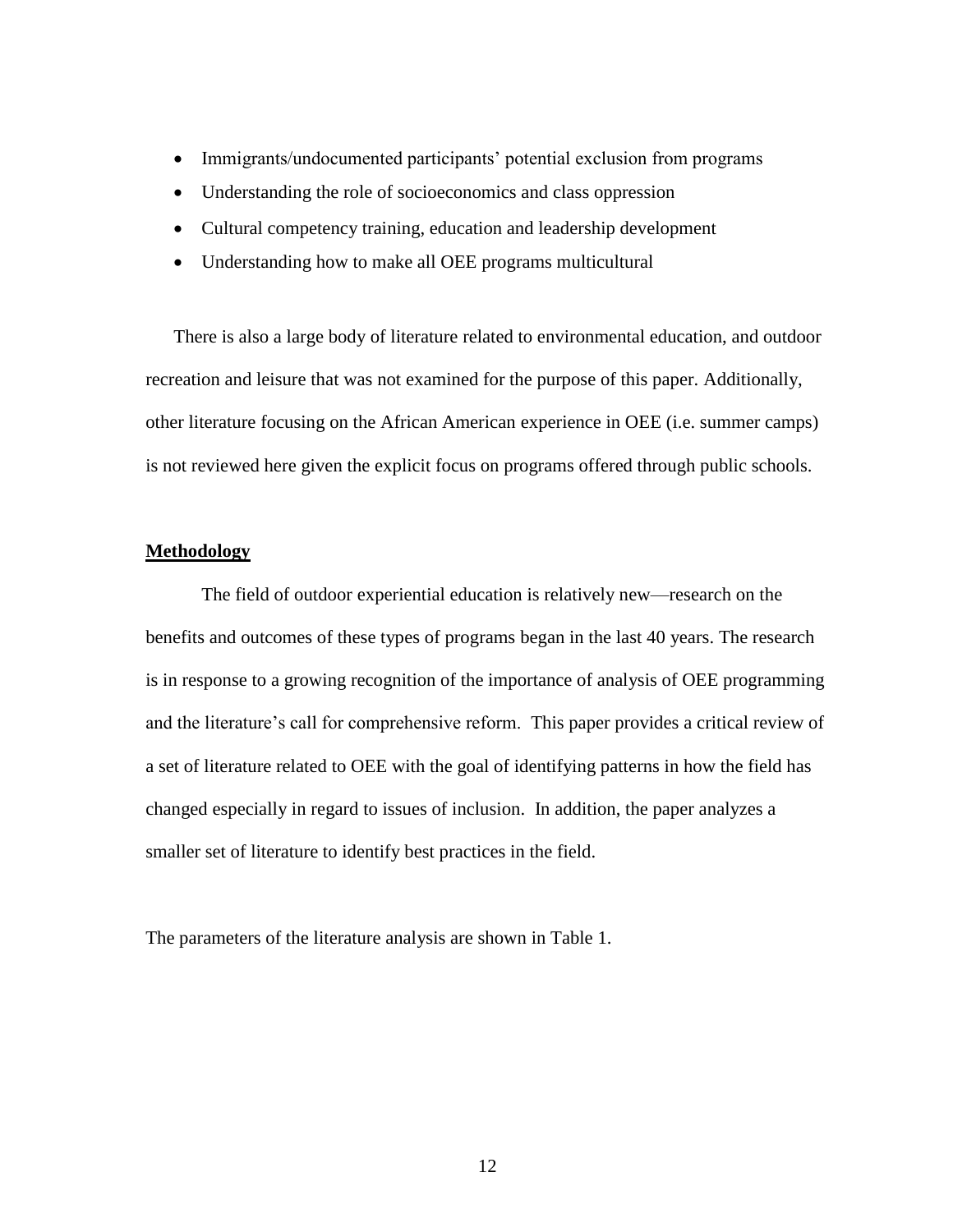|  |  |  |  | Table 1: The Key Dimensions of the Review <sup>1</sup> |  |  |
|--|--|--|--|--------------------------------------------------------|--|--|
|--|--|--|--|--------------------------------------------------------|--|--|

| Overall focus:  | Empirical studies on outdoor experiential education (OEE)—both |
|-----------------|----------------------------------------------------------------|
|                 | school based and private programs                              |
| Time scale:     | 1970-2017                                                      |
| Age range:      | K-12 children                                                  |
| Geographical:   | <b>United States</b>                                           |
| <i>Sources:</i> | Published, peer-reviewed studies, theses and dissertations*    |

\*These sources exclude :Publications with no empirical component; Studies of OEE programs that mainly focus on college students or adults; Studies of teachers, adult learners, or OEE program leaders and International studies

**\_\_\_\_\_\_\_\_\_\_\_\_\_\_\_\_\_\_\_\_\_\_\_\_\_\_\_\_\_\_\_\_\_\_\_\_\_\_\_\_\_\_\_\_\_\_\_**

#### **Selection Criteria**

 $\overline{a}$ 

- 1. I chose to focus on empirical studies rather than theoretical pieces as they include solid data and clearly outlined methodologies. The literature calls for more evidencebased research on the impacts and outcomes of OEE programs, and there already exists many opinion-based pieces about the benefits of outdoor education.
- 2. The time period was selected to analyze how the field has changed over the last 40 years, and to identify any patterns in OEE research over time using Richard Lov's work as a bench mark. I chose the 1970s as the starting point for this investigation.
- **3.** Finally, there was no strict definition adopted for what would constitute research on outdoor environmental education, I expanded my search to include studies on general outdoor education, outdoor adventure programming, and environmental education.

<sup>&</sup>lt;sup>1</sup> The methodology design for this paper is inspired by Rickinson's literature analysis in a similar field (Rickinson 2001)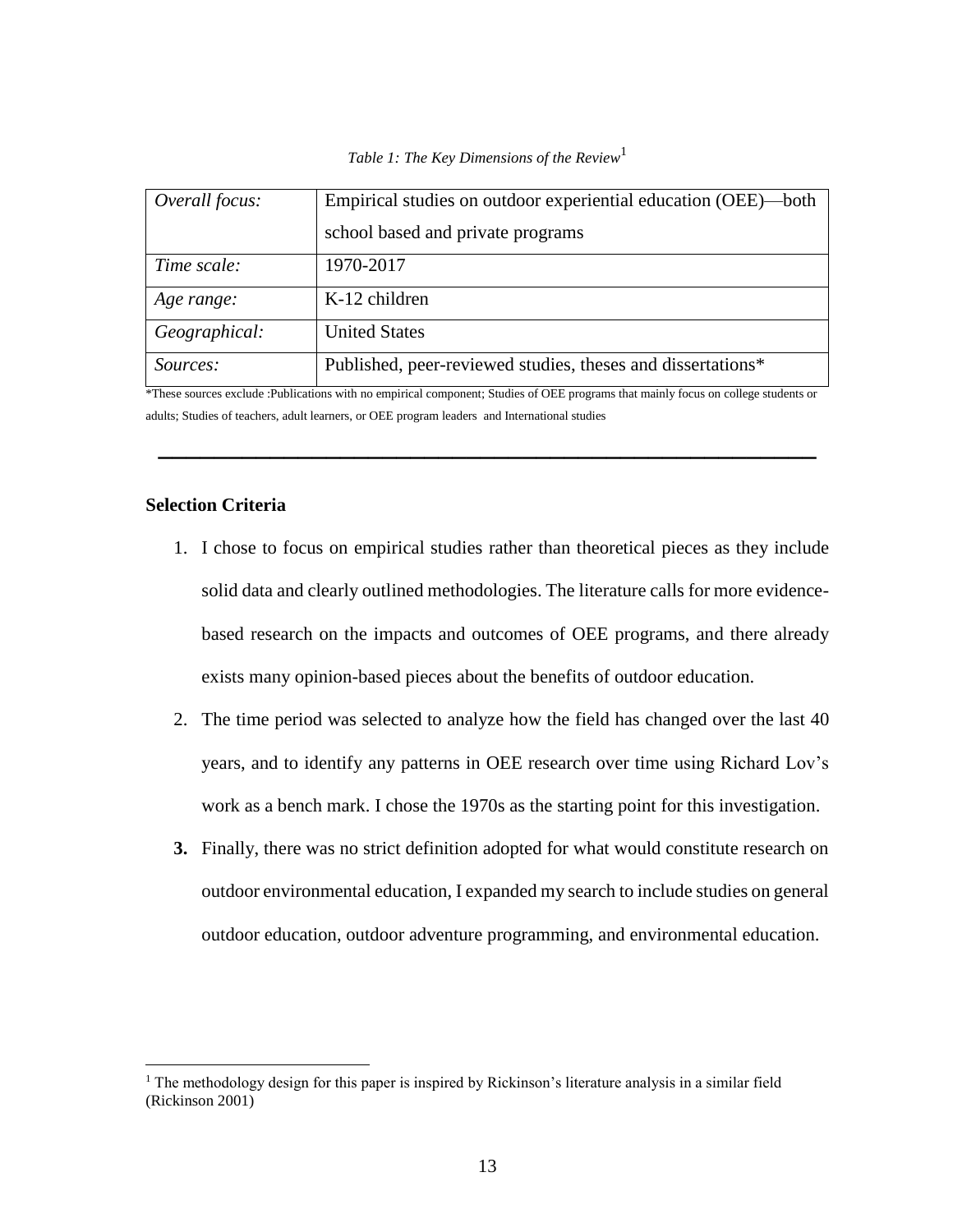#### **Search Methods**

The preliminary search was conducted using the databases accessible to Clark University including ERIC, LexisNexis, EBSCOhost, Academic Onefile, and Google Scholar. Key words including, but not limited to 'outdoor experiential education,' 'outdoor education,' and 'K-12 experiential education' were used to yield broad searches that could be easily narrowed based on geographic, age, and topic bases. Additionally, bibliographic searches from related literature in the field were conducted to identify prominent scholars and studies conducted over the last 40 years. The identification of sources for this analysis was an ongoing process and after reviewing 48 articles, 22 articles fit the criteria for my research interests.

#### **Review Process**

In order to ensure commonality in each review, a framework was devised to track and catalogue each study, based off similar frameworks for literature analyses of outdoor and environmental education (Warren 2002; Rickinson 2001 and Appendix 1). I performed a content analysis on the focus of each study, including demographic focus, thematic and institutional focus, and geographic focus.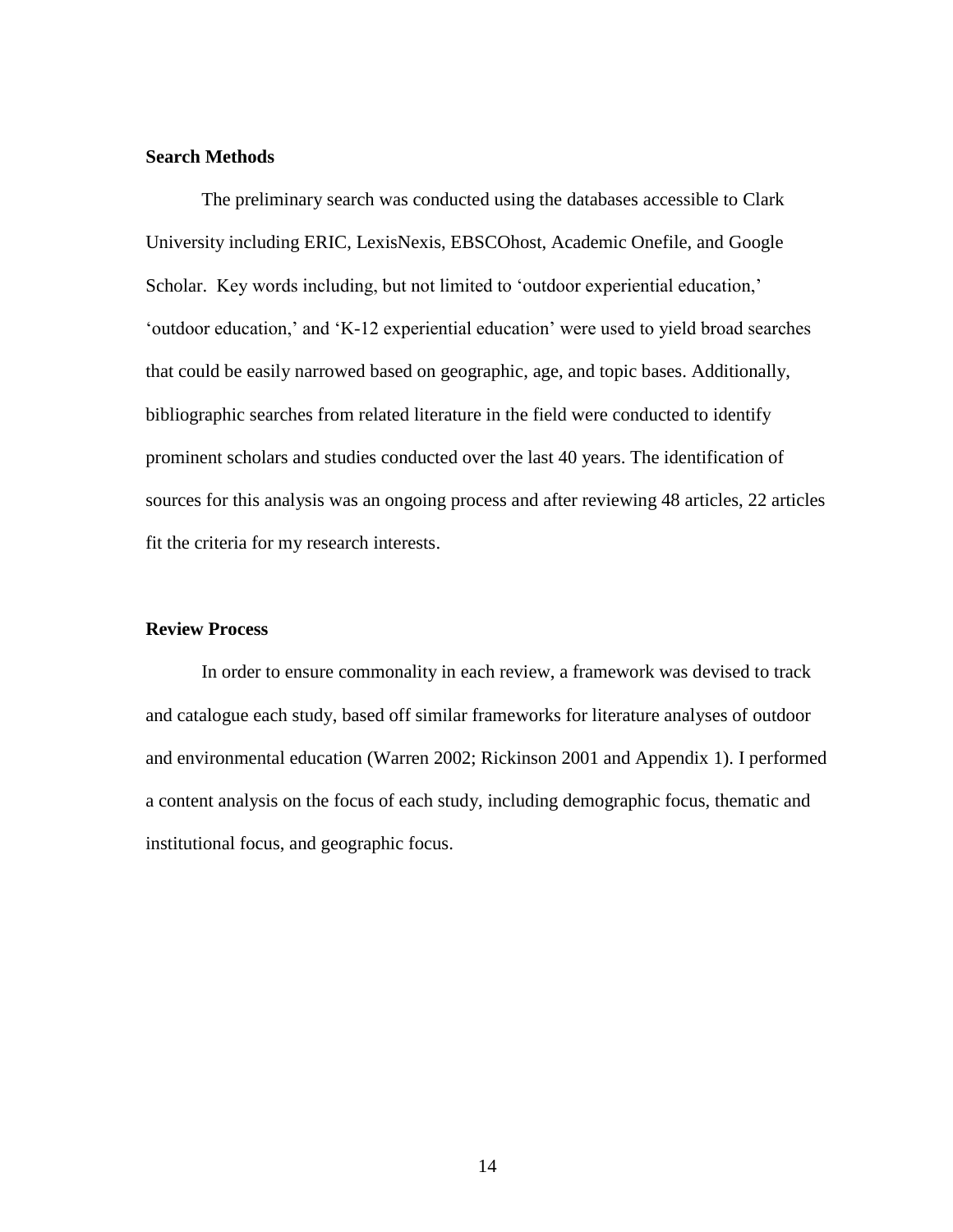Using this content analysis framework, I attempted to find patterns in the literature and how they have changed over the last 40 years. I first organized the studies into four time periods (Chart 1).



The topics used in this analysis were also categorized into groups and included the following terms found commonly in each study: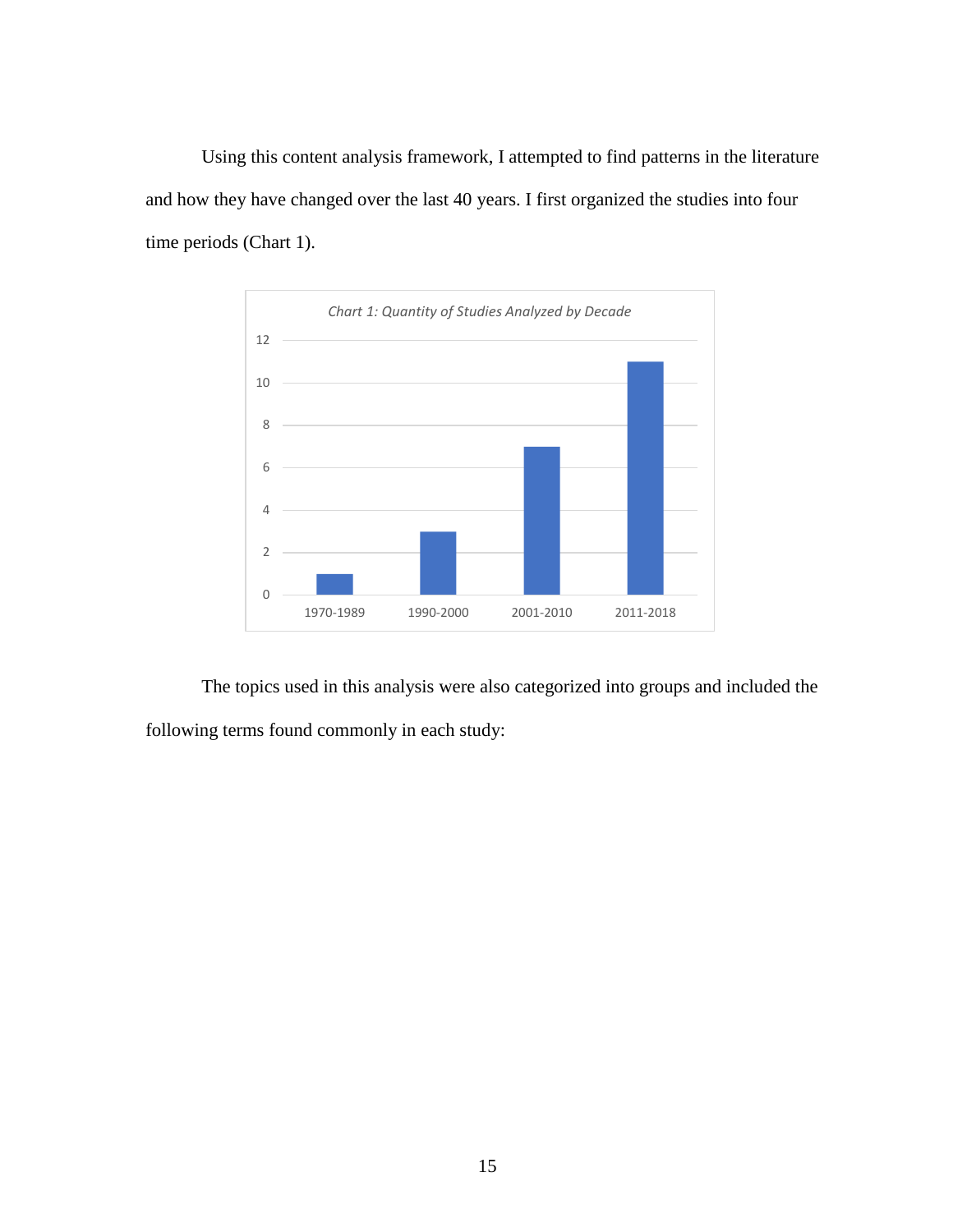| Category      | <b>Definition</b>                    | <b>Specific Terms Used</b>       |
|---------------|--------------------------------------|----------------------------------|
| Social        | Studies which focus on social        | Majority: White/Caucasian        |
| Identity      | identities of children, such as race |                                  |
| Focus         | and ethnicity. "Majority" focuses    | Minority (following US census    |
|               | mostly on white children,            | designations): African           |
|               | "minority" focuses mainly on         | American/Black; Asian;           |
|               | children of color/ethnic             | Hispanic/Latino; Other ethnic    |
|               | minorities, and "comparative"        | Minority                         |
|               | compares white children to           |                                  |
|               | minority children                    | Comparative                      |
|               |                                      |                                  |
| Institutional | Studies which focus on the ways      | Academic achievement             |
| Focus         | in which OEE affects academic        | Programmatic                     |
|               | achievement or on curriculum         | Other                            |
|               | based programs such as summer        |                                  |
|               | camps and after-school activities    |                                  |
| Thematic      | Studies which focus on the ways      | Perception                       |
| Focus         | in which OEE affects attitudes,      | Attitude                         |
|               | perceptions, etc. of children and    | Fear and discomfort              |
|               | the outdoors                         | <b>Behaviors</b>                 |
|               |                                      | <b>Environmental Virtue</b>      |
|               |                                      | <b>Environmental orientation</b> |
|               |                                      | Connectedness                    |
|               |                                      | Inclusion                        |
| Geographic    | Studies which focus on a certain     | Urban                            |
| Focus         | geographic location                  | Rural                            |
|               |                                      | Urban/Suburban                   |
|               |                                      | Rural/Suburban                   |
|               |                                      | <b>Broad Focus</b> (spanning     |
|               |                                      | urban/rural/suburban)            |

Papers were analyzed with more than one focus, for example Latino children living in an urban area (social identity focus and geographic focus) or children's perception of the outdoors affects their participation in a nature based after-school program (thematic and programmatic focus).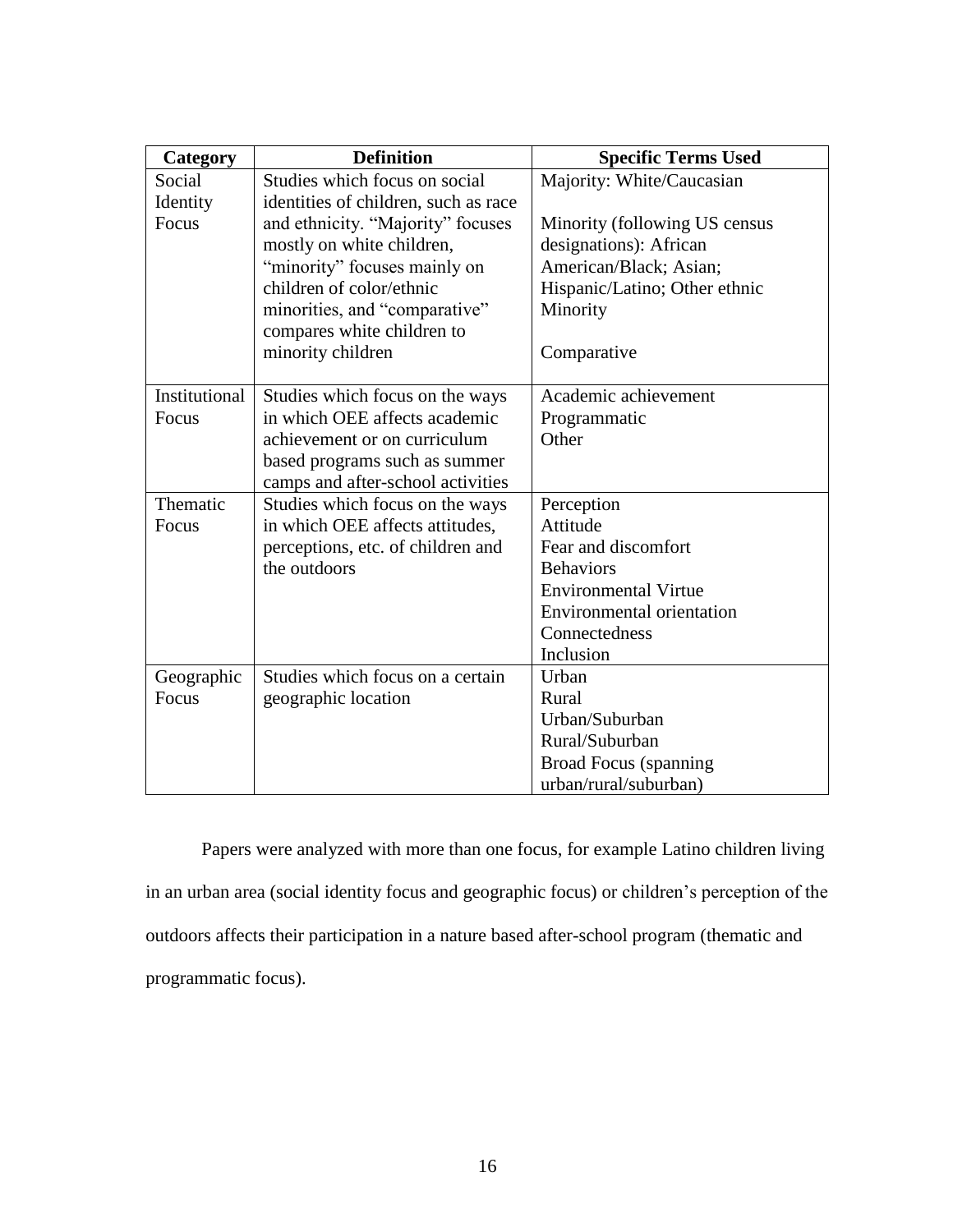#### **Best Practices Analysis**

For the analysis of best practices, I examined five key studies from the Content Analysis Framework (Aaron and Witt 2011; Goodman 2017; James and Williams 2017; Larson, Green, and Cordell 2011; Rose and Paisley 2012). I chose these five studies as they focused on minority students (Rose and Paisley 2012; Aaron and Witt 2011; Goodman 2017), or compared the experiences of white students to those of minority students (Larson, Green, and Cordell 2011; James and Williams 2017). These studies also all examined how social justice can be incorporated better into school-based OEE, as well as how to better evaluate the effectiveness of the programs. In addition to these studies, I include some of the analysis and theoretical framework from Warren (2002), as it complements the five other papers.

#### **Limitations**

One limitation of this research is that it is not a comprehensive study of all the empirical literature related to K-12 school-based OEE in the United States. Due to the small sample of studies represented here, analysis of additional articles may provide a more nuanced view of this field. Furthermore, the statistical analysis of the data presented in my findings is an area that can be further explored, with greater attention being spent on the differences seen in the spread of data.

While income and class were left out of this study, they certainly play an important role and should not be discounted. In future research, it is important to consider the intersections of race and class, and how this effects OEE. Although the studies analyzed in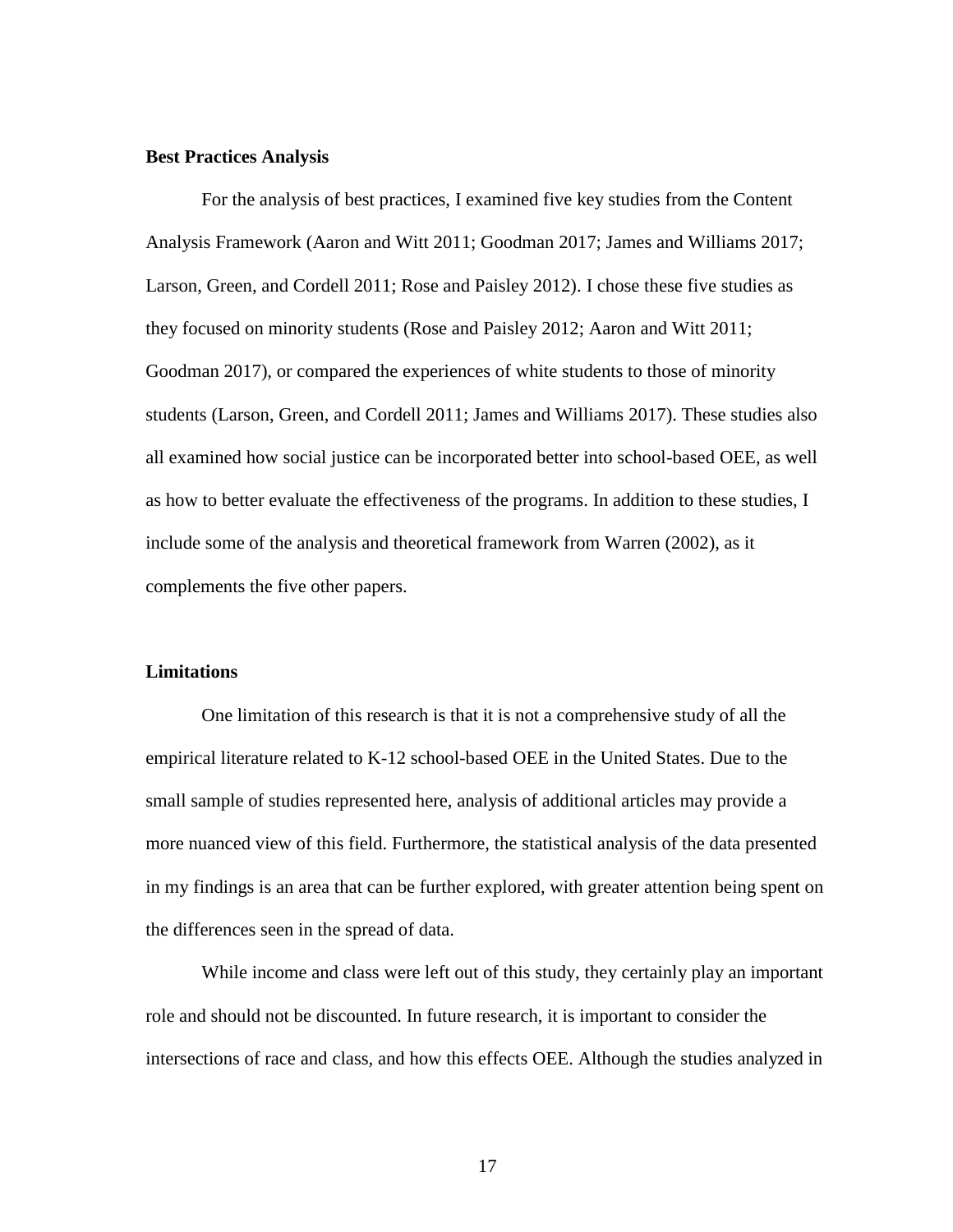this paper focused on school-based OEE and thus assumed that lower-income students have equal access to OEE programs, this does not represent the vast majority of programs in the field.

Additionally, the data used for this research may not correspond to the year the study was published. Data may have been collected years or even decades earlier especially considering the census is only taken every ten years. This is especially true for the studies that are summaries of the literature (i.e. Warren et al. 2014). Therefore, the dates used in this research may display a slightly skewed timeline of the literature.

#### **Analysis of Literature**

The analysis of the literature revealed a number of major themes including how OEE research on different demographics, racial and ethnic identities, and thematic terminology changes over time. Over the span of five decades (from 1970-2018), this body of literature shows interesting changes in the language and terminology used to understand the effects of OEE programming on K-12 students.

The literature analysis indicates that the greatest amount of research on outdoor environmental education was conducted in the  $21<sup>st</sup>$  century, with most of the studies being published after 2010 (Chart 2). It is interesting to see the decrease in Majority based demographic focus in the time period between the start of this century and the subsequent decade. The notable increase in Minority focus between 2010 and 2018 signals that the research on OEE and minority populations is on the rise. There is also an increase in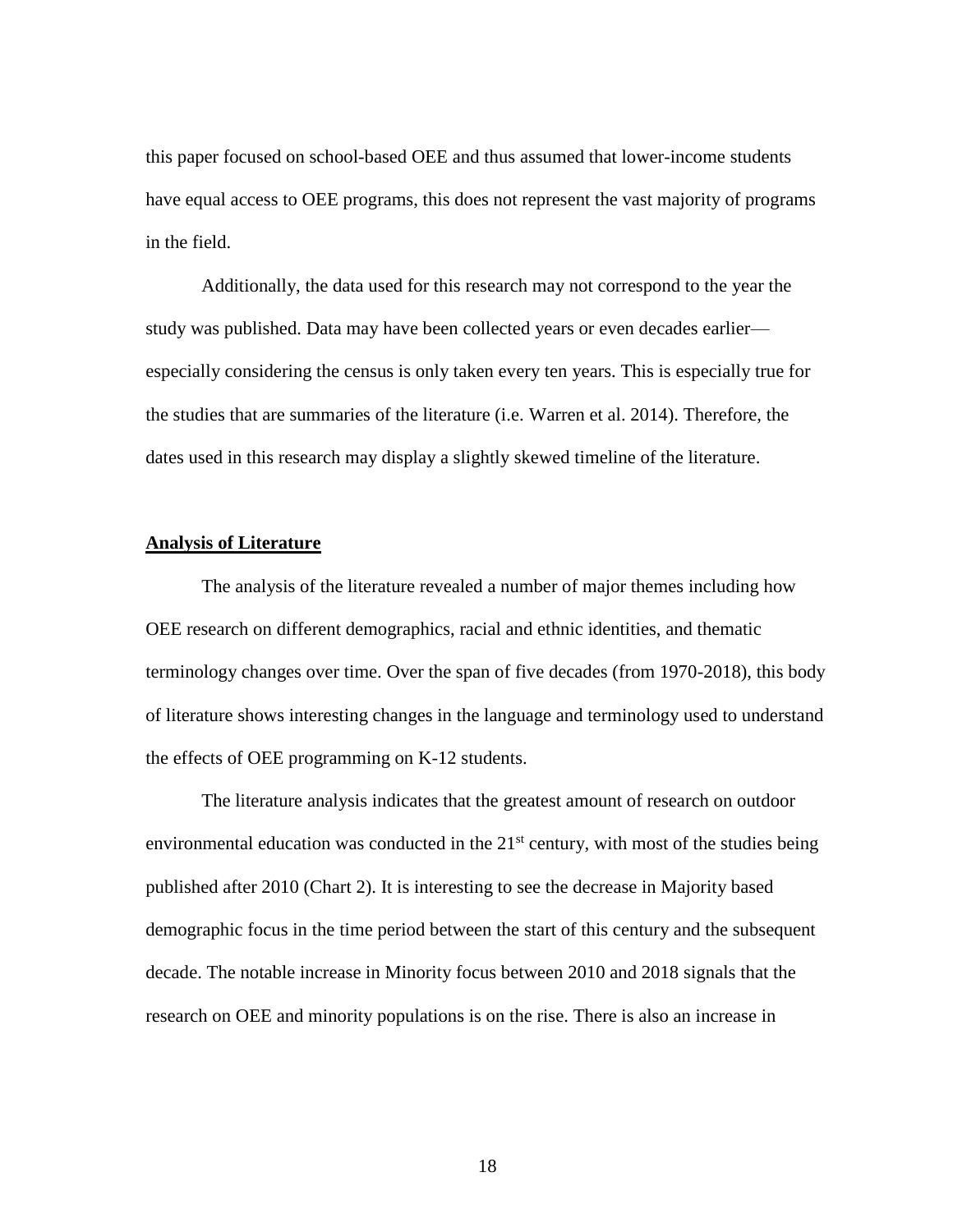studies that do not focus on any particular demographic (n/a). Many of these studies are summaries of previous research, and thus focus on the K-12 population as a whole.



Chart 3 illustrates how many 'minority' and 'comparative' studies discussed people of different racial and ethnic backgrounds. Of the 22 pieces examined, only one (4%) discusses the Asian minority, with the majority focusing on African American (40%) youth experiences.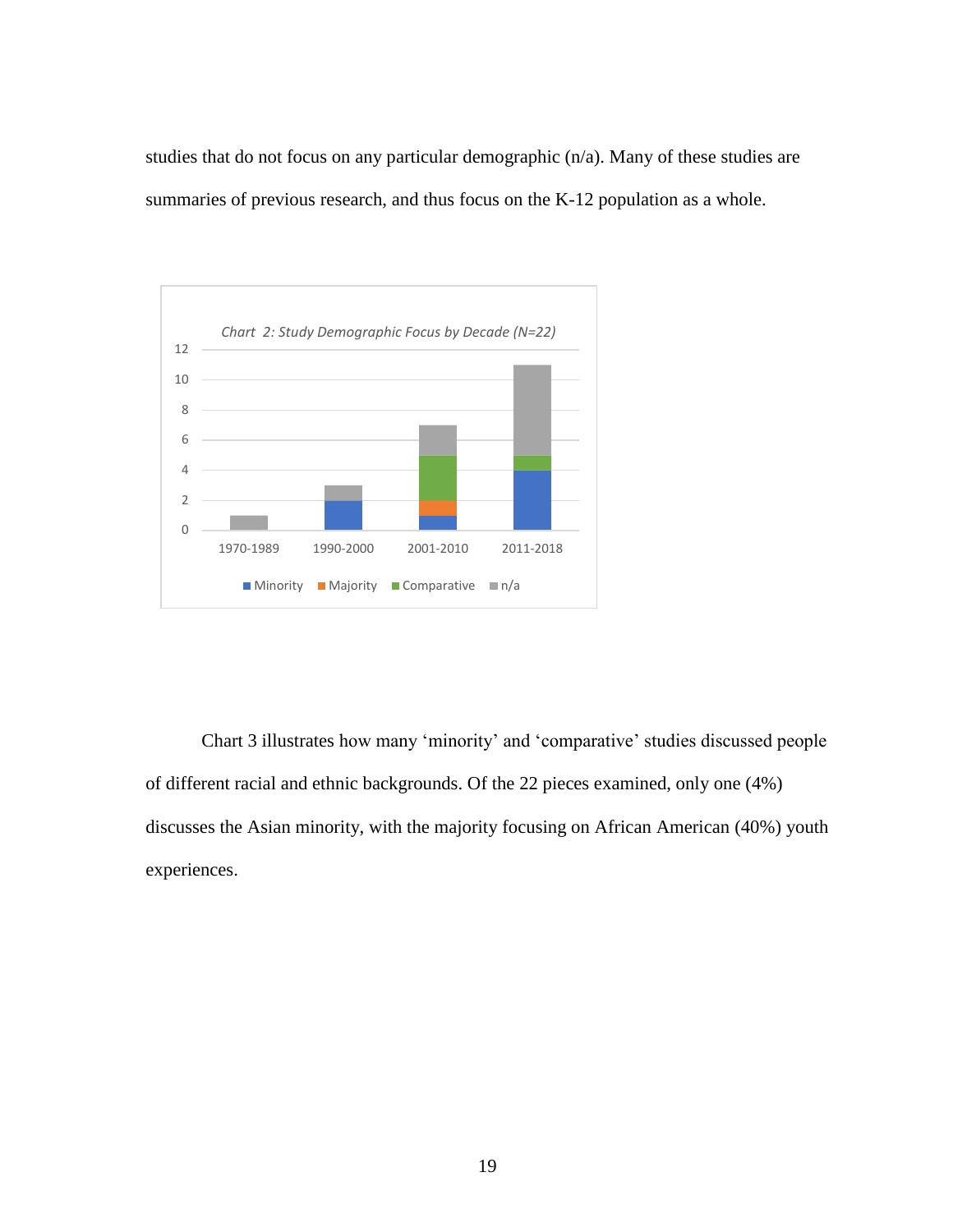

An analysis of the total number of studies based on social identity, institutional, and thematic focus over four time periods shows an increase in thematically focused research (i.e. attitudes and perceptions) (Chart 4). Between 1970-1989, zero studies had thematic foci, while nine were thematically focused between 2011-2018. Between 2000-2018, many papers had both thematic and institutional (academic achievement) foci, perhaps signaling an important intersection between the two. From this analysis, it appears that attitudes and perceptions may be closely linked to academic achievement, and it could be difficult to study one without the other.

The start of the  $21<sup>st</sup>$  century also saw an increase in papers with a social identity focus (majority, minority, comparative). No papers prior to 2000 specifically focused on how social identity affects or is affected by OEE. However, over the last 20 years, it appears that researchers have begun to see the importance of studying minority student's experiences in the field and how they differ or compare to those of white students.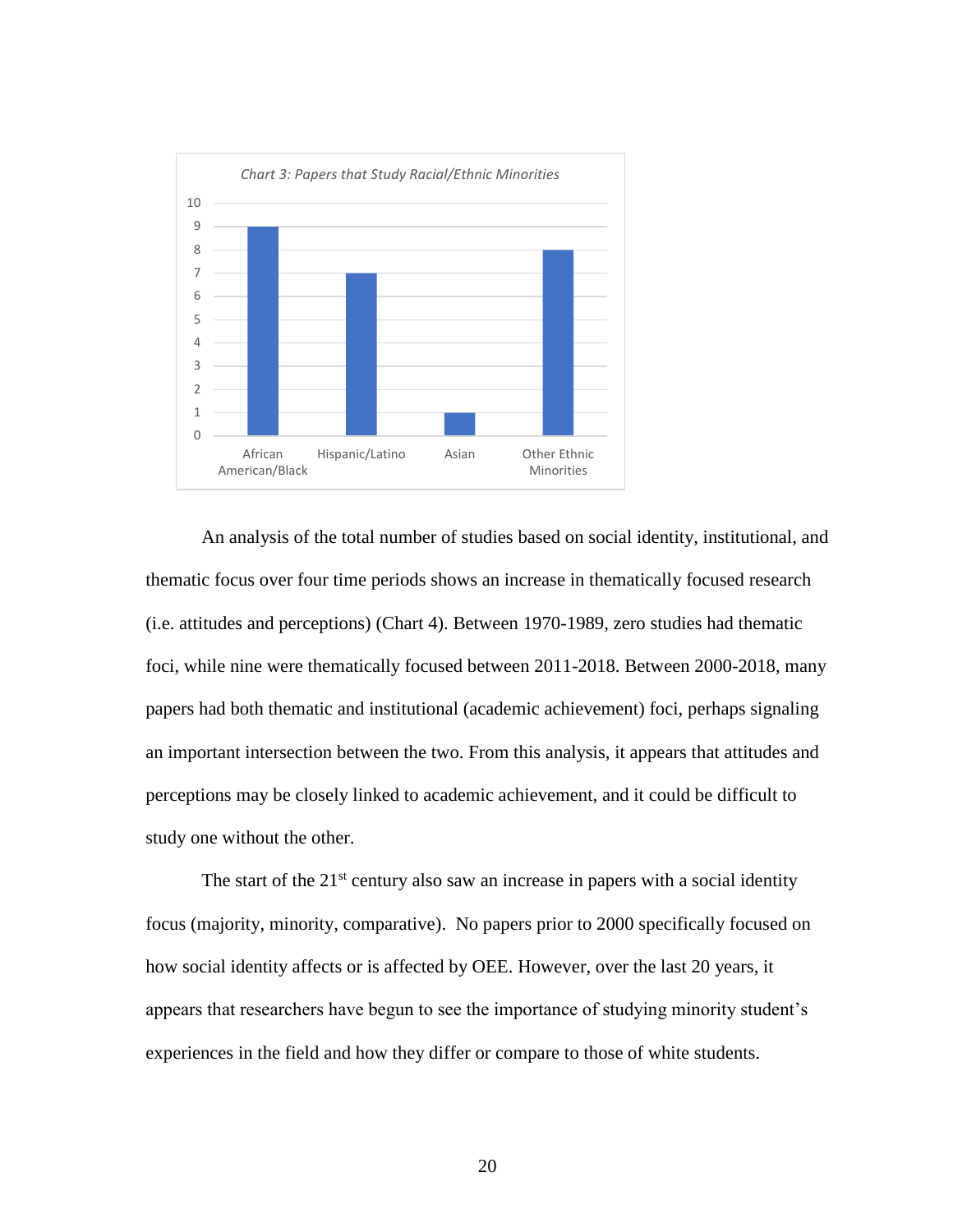

Chart 5 displays each of the three foci. Through this, it is evident that the thematic focus (46%) -- research on the attitudes and perceptions of youth participants in OEE programming -- is strong in the majority of research.



The changing foci are further highlighted by the shift in foci from an institutional perspective, as highlighted in Appendix 4. The increase in institutional programming focus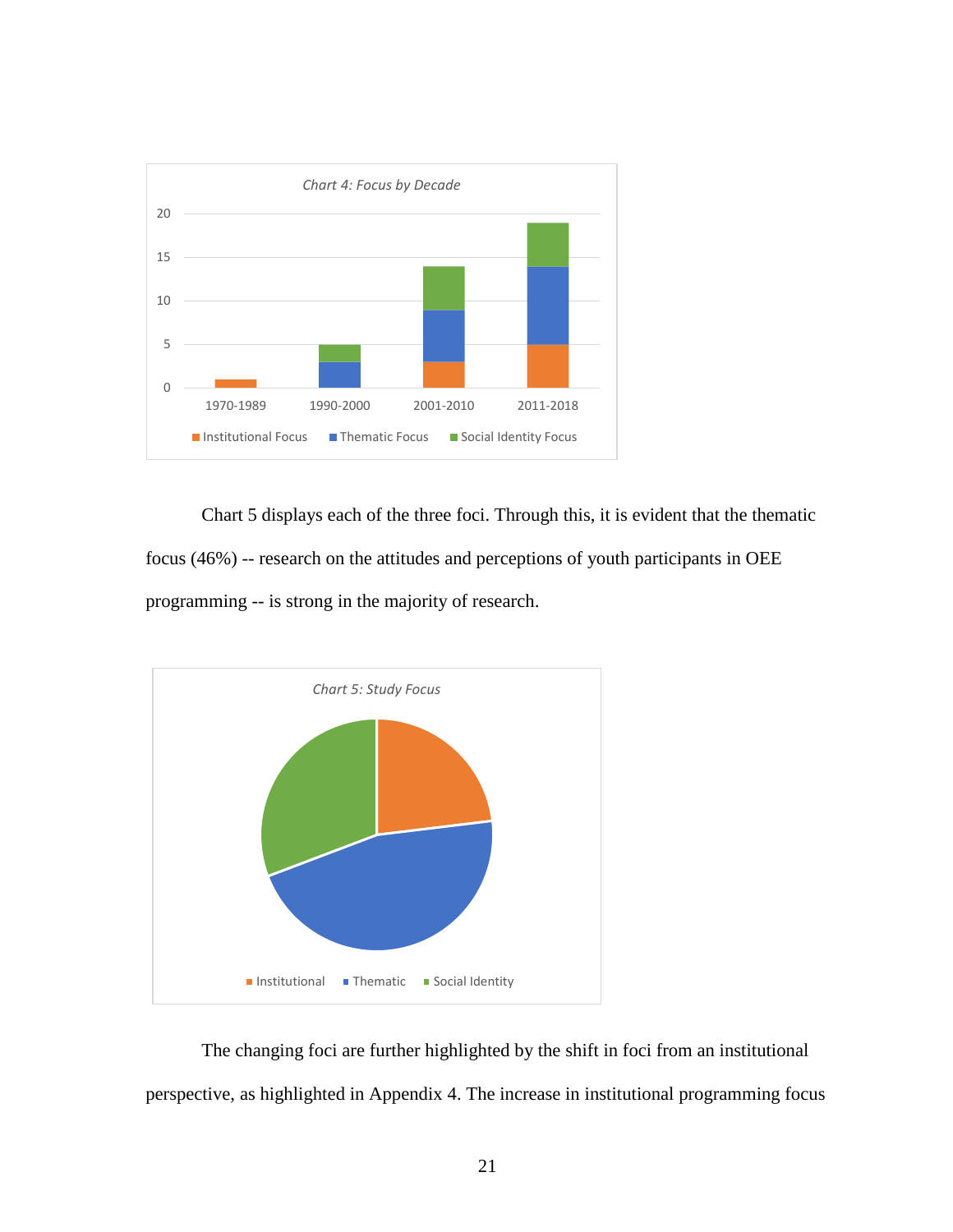between the second and third decade is seen to wane as research on institutional academic achievement increased greatly in the last 7 years. Overall, the majority of studies in this institutional category focused on academic achievement rather than programming.

In the body of literature with a thematic focus, 'attitude' and 'perception' were by far the most commonly used words (Appendix 2). Focusing on these two terms, an analysis of how the terms are used over time highlights the increase in studies concerned with attitude and perception foci with particular increases in the last decade (Appendix 3). Overall, there were four studies on attitude-focused research between 2001-2010 compared to the previous decade, and four more focused on perception in the last seven years compared to 2001-2010. 'Environmental Orientation' and 'Fear and Discomfort' are each used in two articles, but they are both by the same researchers, and are not terms widely used across the literature.

The largest groups geographically mentioned are those centered in Urban and Suburban areas (21%) with rural and broadly focused research each accounting for only 14% of the total studies (Appendix 5).

#### **Results**

Over the study period from 1970 to present, there has been an increase in studies comparing white children to children from minority backgrounds. The majority of comparative studies look at how white children and African American/Hispanic children perceive nature and the differences in their attitudes and feelings of connectedness to the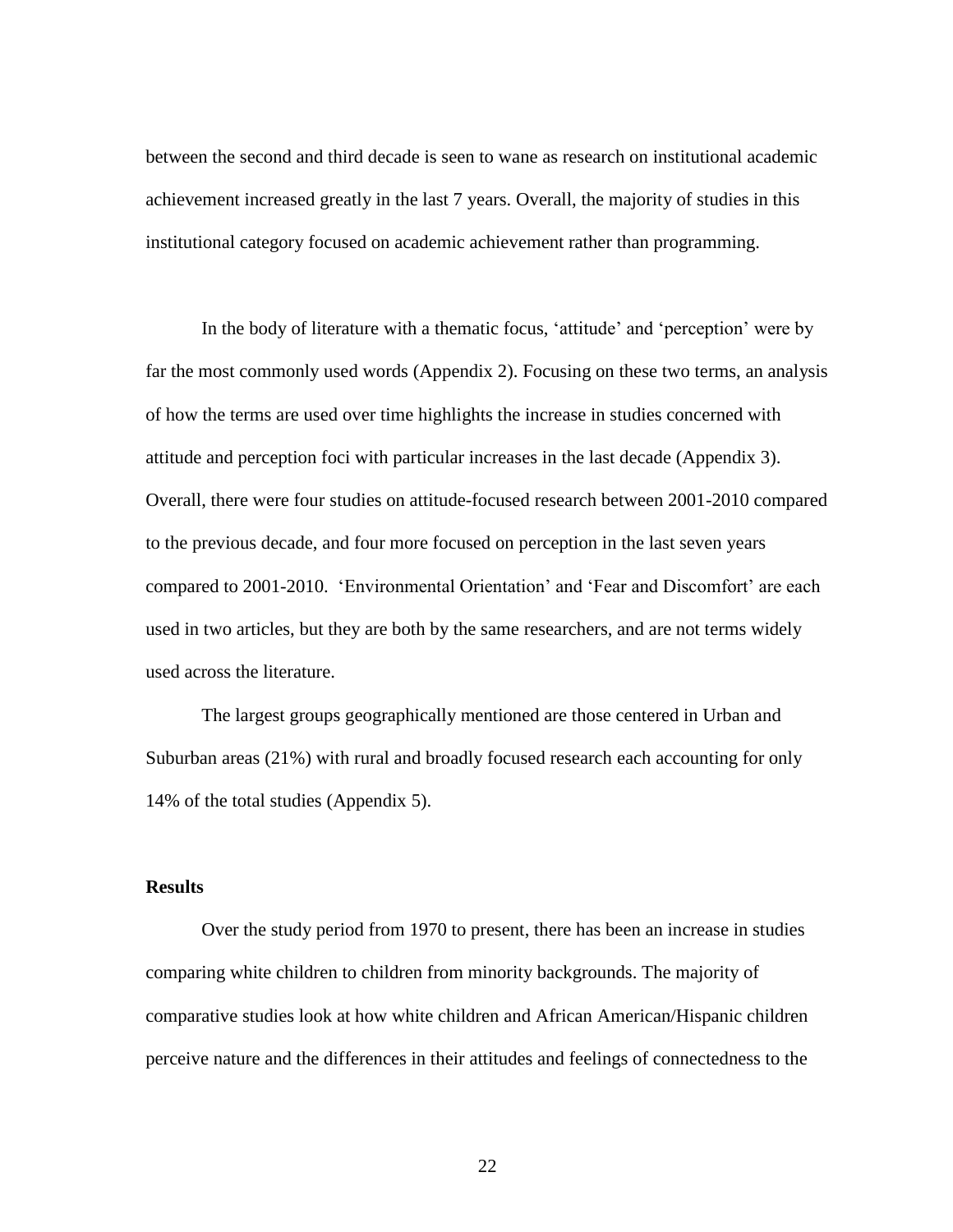outdoors and outdoor programming. This is crucial work if the OEE field is to begin focusing on creating more socially inclusive and just spaces. Understanding the socioeconomic and cultural barriers to OEE is an important first step.

The majority of papers that focus on minorities discuss how they study both African American and Hispanic students, yet only one specifically mentions Asians (Roberts and Suren 2010). There seems to be a lot of emphasis in the field on understanding how African American and Hispanic populations perceive nature and how they are impacted by OEE, but information on Asian population is not well-researched. Furthermore, few studies mention Native American populations. Despite this, many OEE programs may include Native American cultural and spiritual literature and practices, there is limited literature in the OEE literature addressing Native American students themselves (Warren et al. 2014).

Additionally, only one study discussed the differences between the terms 'Hispanic' and 'Latino' (Rose and Paisley 2012). This same study, was also the only one to use the term 'people of color,' which is interesting because one might expect that the newer studies would use this term as it has become more common in social justice literature in the last couple of years. In fact, there was no clear pattern over time about these sorts of terms. I expected the use of 'African American,' 'Black,' 'people of color,' etc., to evolve over time, but this was not the case. In fact, the terms were used so sporadically that it was difficult to even chart their usages in any comprehendible way.

It is striking that while the institutional focus continues to grow over the decades, there has been a greater proportional increase in studies that focus on thematic and social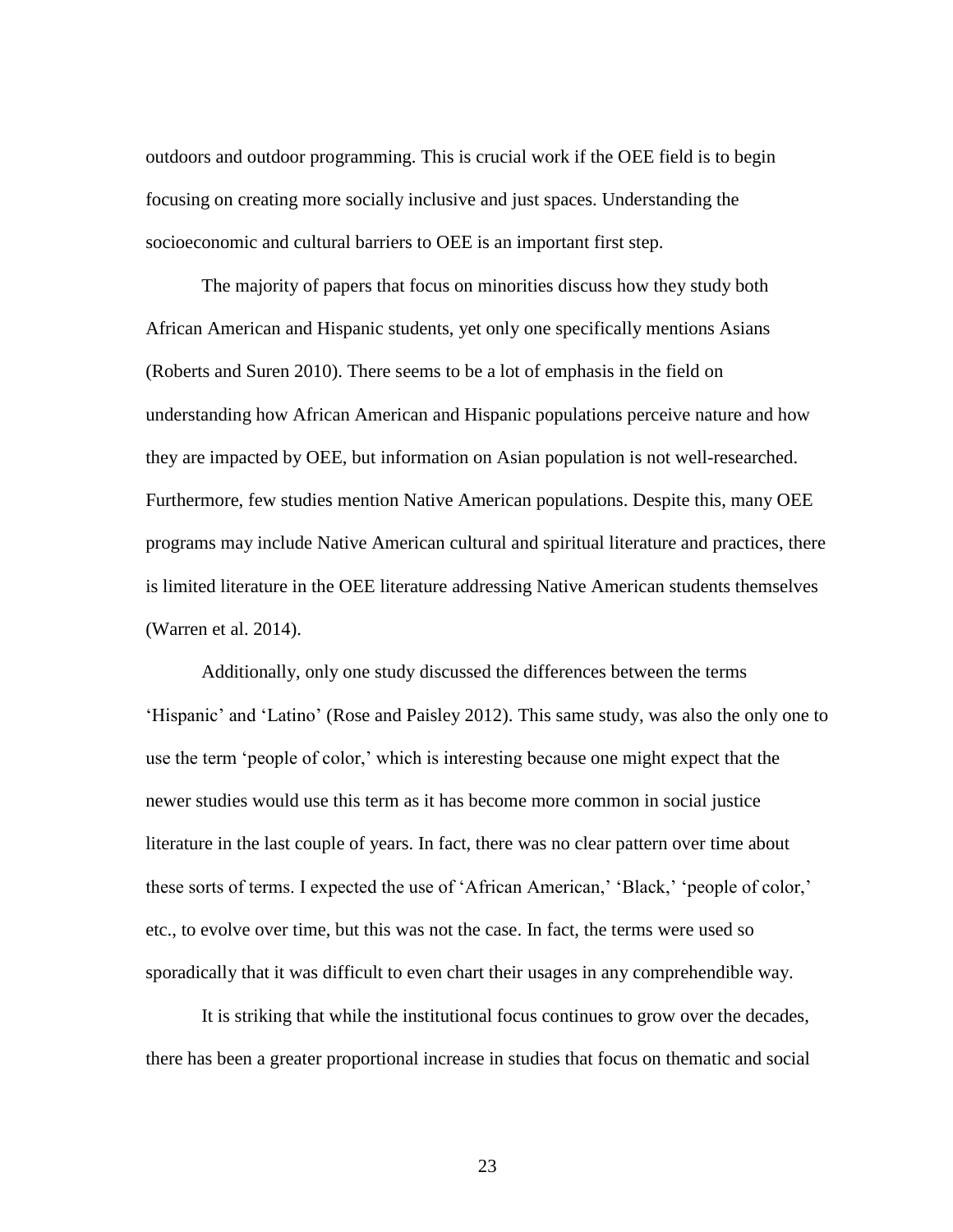identity. Many studies used a thematic focus rather than focusing on academic achievement and programmatic outcomes, which are indicative of an institutional focus. Understanding the attitudes and perceptions of children in relation to OEE seems to be more important (or receives more funding) than looking at how OEE effects academic achievement or evaluating programming and activities. This increase may also be due to the fact that researchers have begun to see a pattern in how students' attitudes and perceptions affect academic achievement or program design, and that both of these intersect with different identities and cultural backgrounds.

There is no clear pattern to the geographic focus of this body of studies as the number of rural, urban, and suburban studies was evenly distributed and constant over time. This may be due to the fact that children in urban areas often have less access to greenspace than children in rural areas (Faber Taylor and Kuo 2006). Therefore, researchers may focus more on these urban children to better understand the effects of issues such as Nature Deficit Disorder (NDD).

#### **Practitioner Best Practices**

If school-based OEE programs are to become more intentional about programming for social justice, then incorporating best practices can advance this goal. Three central themes become evident through this research to guide best practices and future directions for OEE programs. These themes are: Governance and Leadership; Curriculum Development; and Evaluation, which are identified through the literature detailed below.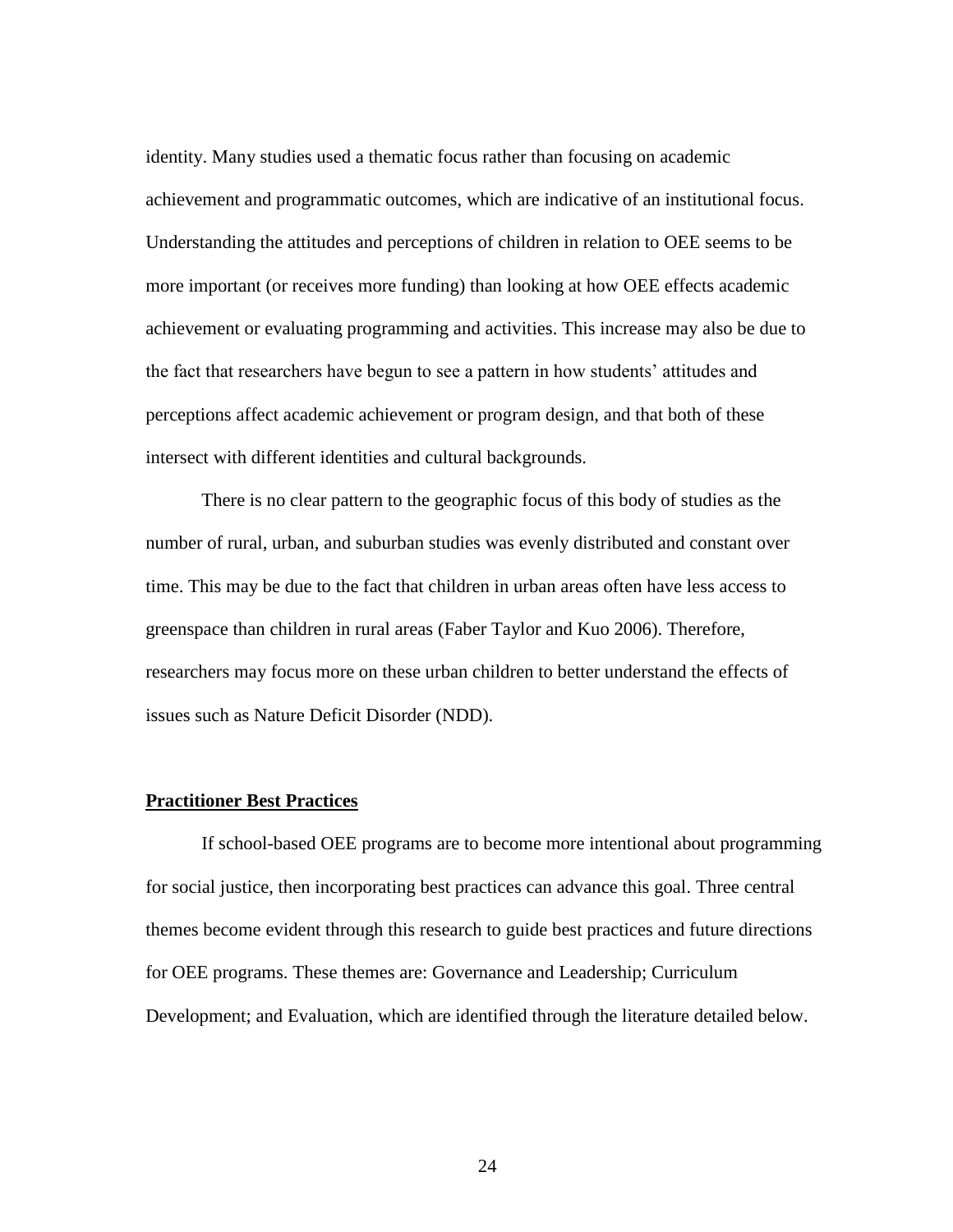#### *Governance and Leadership*

Warren (2002) proposes to prepare the next generation of leaders in OEE, social justice-based training at all levels of the field should be provided. This begins with hiring governance teams who are committed to social justice based on race, gender, and class. The effort should be both top-down and bottom-up, with the governance team of a program providing the space and time for training opportunities, as well as being receptive to suggestions from participants and staff on the ground (Rose and Paisley 2012).

Goodman (2017) argues that training staff on social justice is extremely important to creating a safe, comfortable, and welcoming place for all program participants. The culture of any particular program is directly linked to its leadership, and therefore the leaders must be well-equipped with the knowledge, language, and skills to facilitate successful programming (Goodman 2017). Warren (2002) and Goodman (2017) agree that OEE should not rely on individuals to bring their own outside expertise of social justice philosophies into their programs. They argue that this is unfair to both participants and instructors, and that comprehensive information "and workshops that address inequity and marginalization based on race, ethnicity, and/or class in OEE" should be part of all staff trainings (Goodman 2017, p. 181). Warren (2002) identifies some tools that challenge the traditional social justice training method of "stand and deliver," or seminar style trainings. These include group initiatives, cross-cultural simulations, and journals (Warren 2002).

There seems to be a pervasive attitude in OEE that social justice education requires racial diversity (Warren 2002; Rose and Paisley 2012). However, before inviting more diverse groups to join, privileged groups should address and examine their own privilege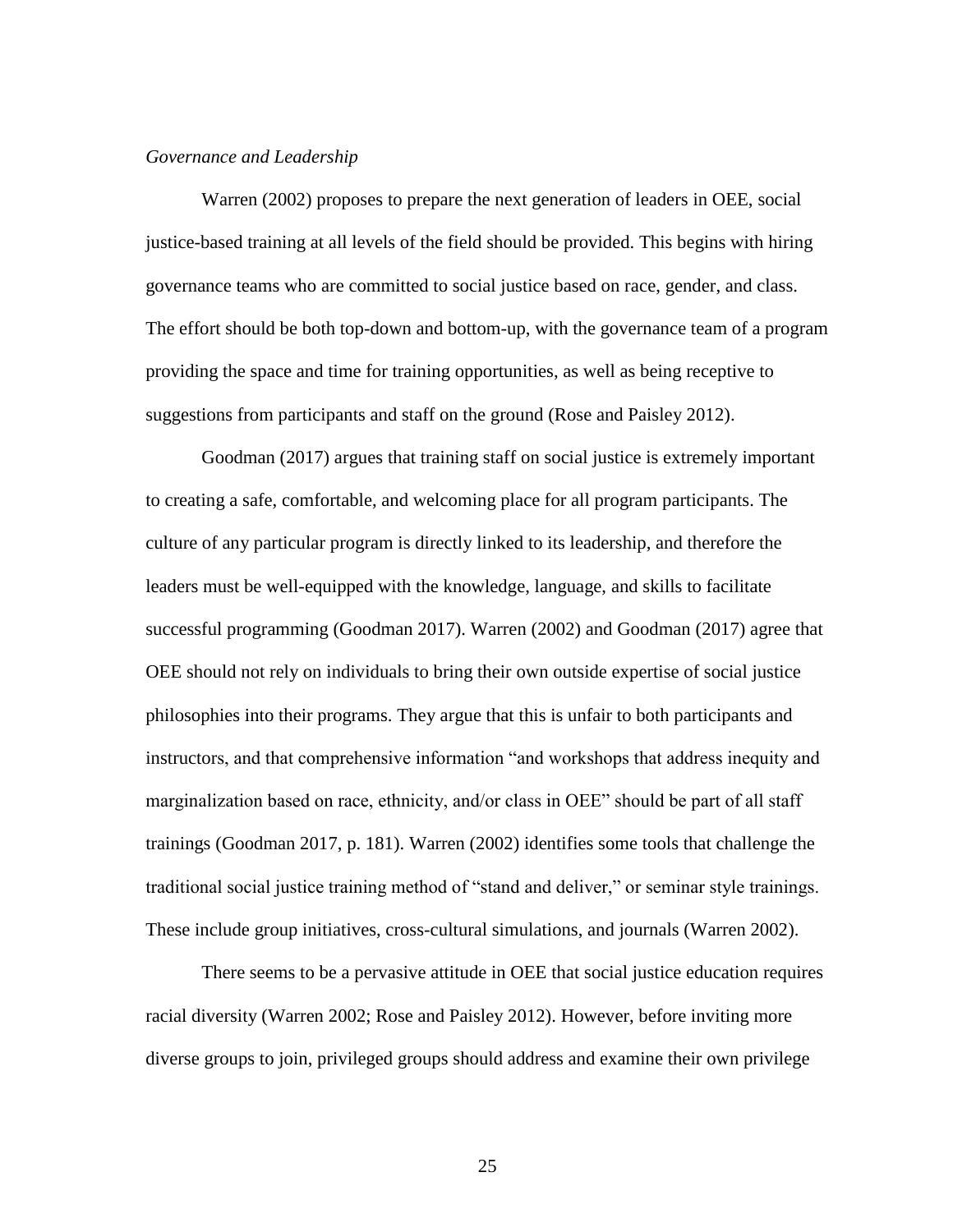(Warren 2002). One example of this, outlined by Rose and Paisley (2012), is for white OEE leaders to critically examine how white middle/upper class privilege creates a certain culture and set of norms surrounding programming. By understanding how a program's leadership and governance team's privilege effects all aspects of their programming, the staff can create space for education on cultural sensitivity. Only after examining their own privilege can staff begin designing curricula that incorporates issues of social justice (Warren, 2002). However, there remains a need for programs to hire leaders and staff from marginalized backgrounds (Goodman 2017). White staff and instructors reflecting on their privilege and incorporating that into programming alone cannot create the change needed in OEE. Policies and practices that acknowledge the role that race, ethnicity, and culture play in the OEE experience is necessary, and can help leaders address their own positionality and privilege (Rose and Paisley 2012).

#### *Curriculum Development*

In a 2011 study, Aaron and Witt examine how urban minority students define and perceive nature. They conclude that even small experiences with the outdoors, such as school-based educational camps, can impact students' nature perceptions (Aaron and Witt 2011, p. 162). While they argue that it is difficult to quantify the ways in which these outdoor experiences affect their perceptions, interviews and surveys show a direct link between exposure and perceptions (Aaron and Witt 2011). Additionally, the experiences tend to be more impactful when the students have them often and at a young age.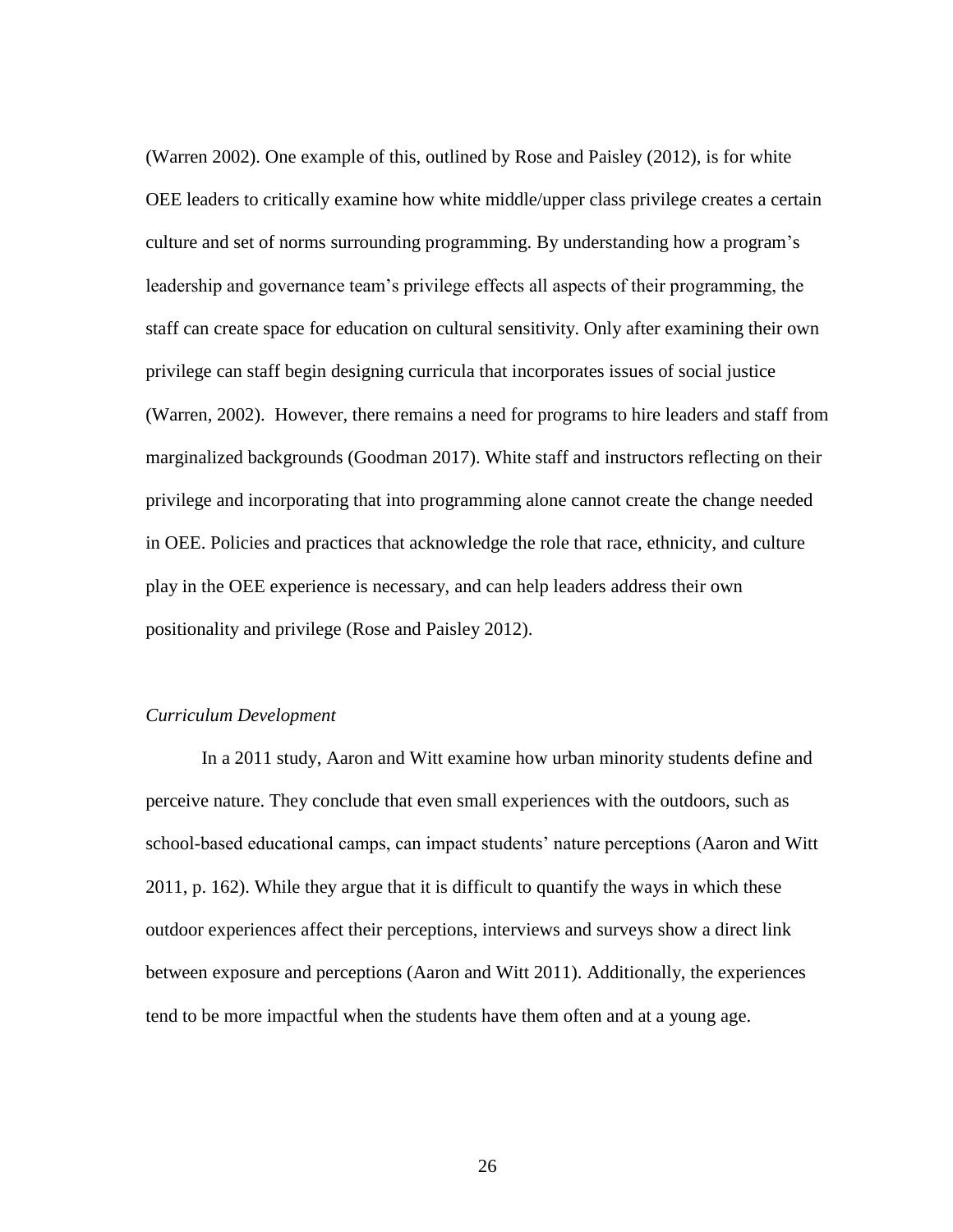Larson, Green, and Cordell's study (2011) also concludes that African American and Hispanic 5<sup>th</sup> graders in Texas have reduced access to safe nature-based activities and limited opportunities for positive outdoor experiences compared to white students in the same area. However, after participating in a school based OEE program, perceptions of and affinities for nature improved for all groups. African American students especially showed significant growth in these areas (Larson, Green, and Cordell 2011). Therefore, designing culturally sensitive programming that engages students from all backgrounds is critical. Cultural differences and perceptions of the safety of the outdoors may be a factor keeping certain groups of children indoors (Larson, Green, and Cordell 2011; Rose and Paisley, 2012).

Programs that are designed with the understanding that certain social groups perceive nature differently can account for these differences and work to address them. Curricula should be devised to promote positive interactions with nature in culturally sensitive ways in order to create welcoming programs for all children—regardless of their racial or ethnic backgrounds. Frameworks for facilitating comfort in new environments for students from minority and marginalized backgrounds should be built into curricula (Goodman 2017). Recognizing and addressing possible fears and reservations of students must be a priority of staff, as it helps foster a supportive environment where students are capable of working through their fears and discomforts (Goodman 2017; Larson, Green, and Cordell 2011).

In one school-based program in Colorado, Goodman (2017) observed how providing students with personalized student-to-instructor attention helped one child work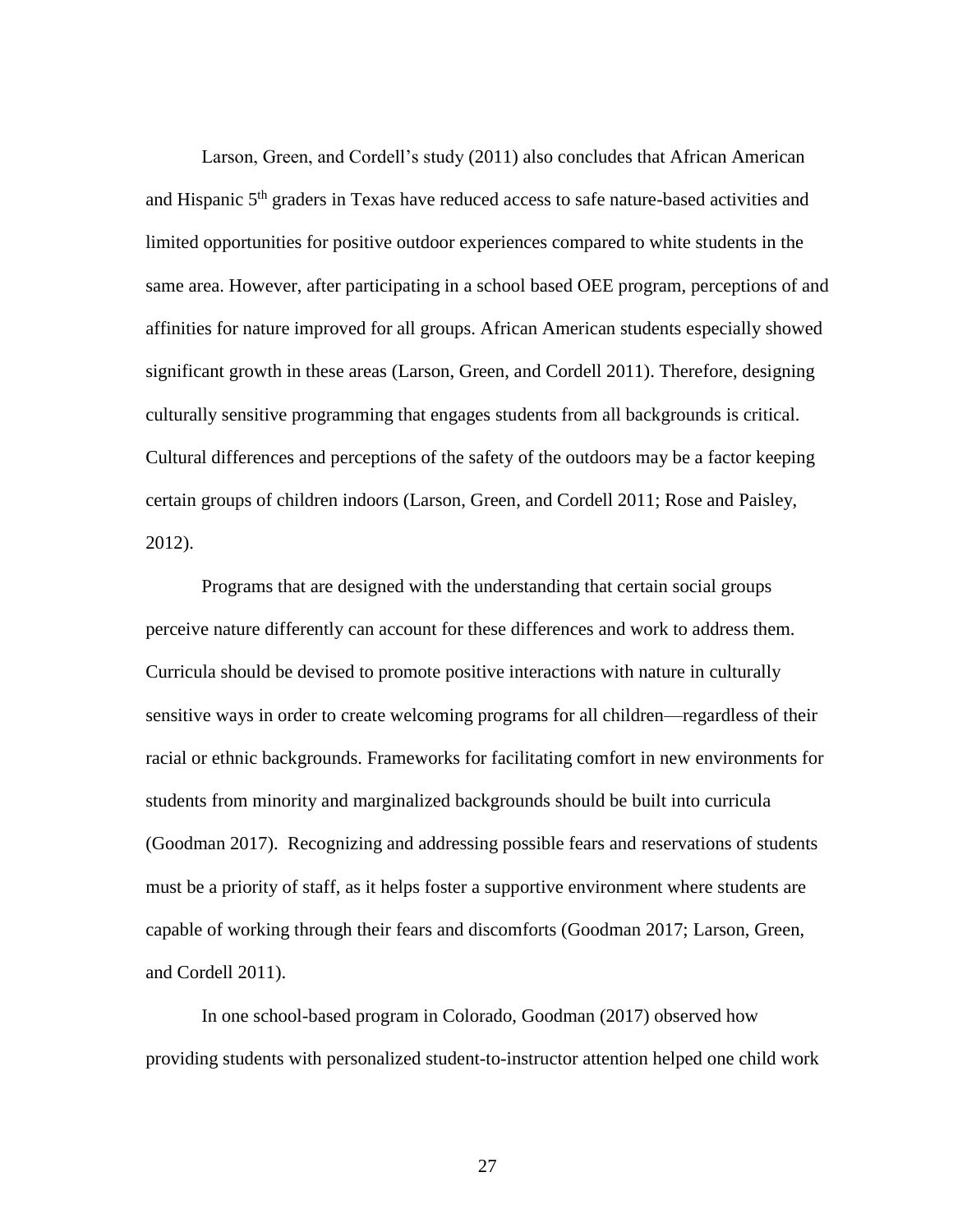through the cultural disconnect she experienced during a particular activity. When a black student articulated how she felt left out and isolated in a group of white students during an OEE program, the staff was able to help her work through this and figure out ways to help her and other students of color engage positively with the rest of the group.

Goodman (2017) also describes how the concept of "cultural newness" disproportionally affects students of color or other marginalized populations in OEE programs. He argues that students who come to the programs with no familial experience or background knowledge of OEE have more difficulties adjusting to their surroundings and participating in activities (Goodman 2017, p. 109). For example, one student had never showered outdoors before, and another could not grasp the idea that hiking was supposed to be a "fun" activity. Both these students felt left out, and Goodman argues that the "cultural newness" prevented them from being fully engaged (Goodman 2017, p. 108).

Developing racially and culturally sensitive programming will obviously look different in every program, as each one deals with different populations who bring their own fears, discomforts, and needs. Therefore, it is critical that the leadership and governance teams design curricula which take into account the populations their program serves and understand how they can best meet their needs.

#### *Evaluation*

In order to understand these needs, programs must prioritize the implementation of solid evaluation frameworks. Several scholars (James and Williams 2017; Larson, Green, and Cordell 2011; Aaron and Witt 2011) highlight a lack of research on participants' perceptions of programs. This may be due to the fact that it is difficult to measure what is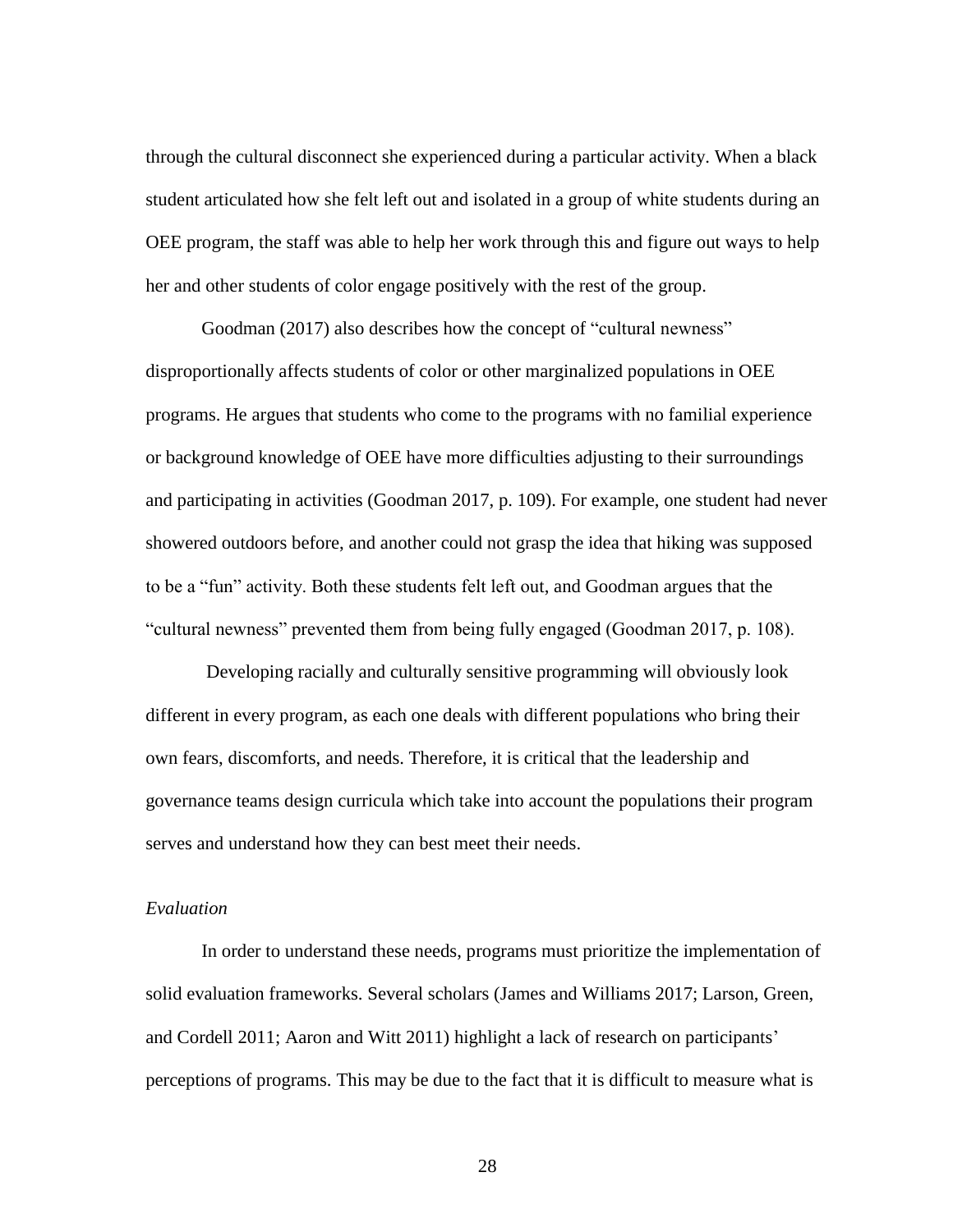identified as "thematic foci" throughout the beginning of this paper. How does a program measure attitudes, perceptions, connectedness to nature, etc.? Many studies survey participants, using semi structured or open-ended interview questions (Rose and Paisley 2012; Aaron and Witt 2011), scales (Larson, Green, and Cordell 2011), and journal reflections and drawings (Aaron and Witt 2011) to identify what works and what does not in their respective programs. OEE programs might adapt techniques like these for their own evaluation purposes, and work with experts in the field to develop specific frameworks that work in each unique context.

These evaluation techniques must be carefully designed and implemented in order to pinpoint how participants perceive a certain program. Evaluation cannot be done once but must be repeated throughout the program and year-by-year, ensuring consistency and allowing leadership to respond and change (Goodman 2017). It is also important to evaluate staff and leadership, as well as their training opportunities, to ensure everyone is equipped with the same knowledge, language and skills to facilitate programs that promote social justice (Goodman 2017).

Evaluation at every level of a program is critical to identifying what works and what requires improvement. Developing different techniques that may implemented at each level of a program—from the governance structure, to leadership, to staff training, and participant experience—helps set a tone of reflection of practice and creates a culture that is not only accepting of, but responsive to, changes that are required. (Goodman 2017; Rose and Paisley 2012). Evidence shows that consistent reflection on practice, as well as how power relations and discrepancies effect programming and student participation is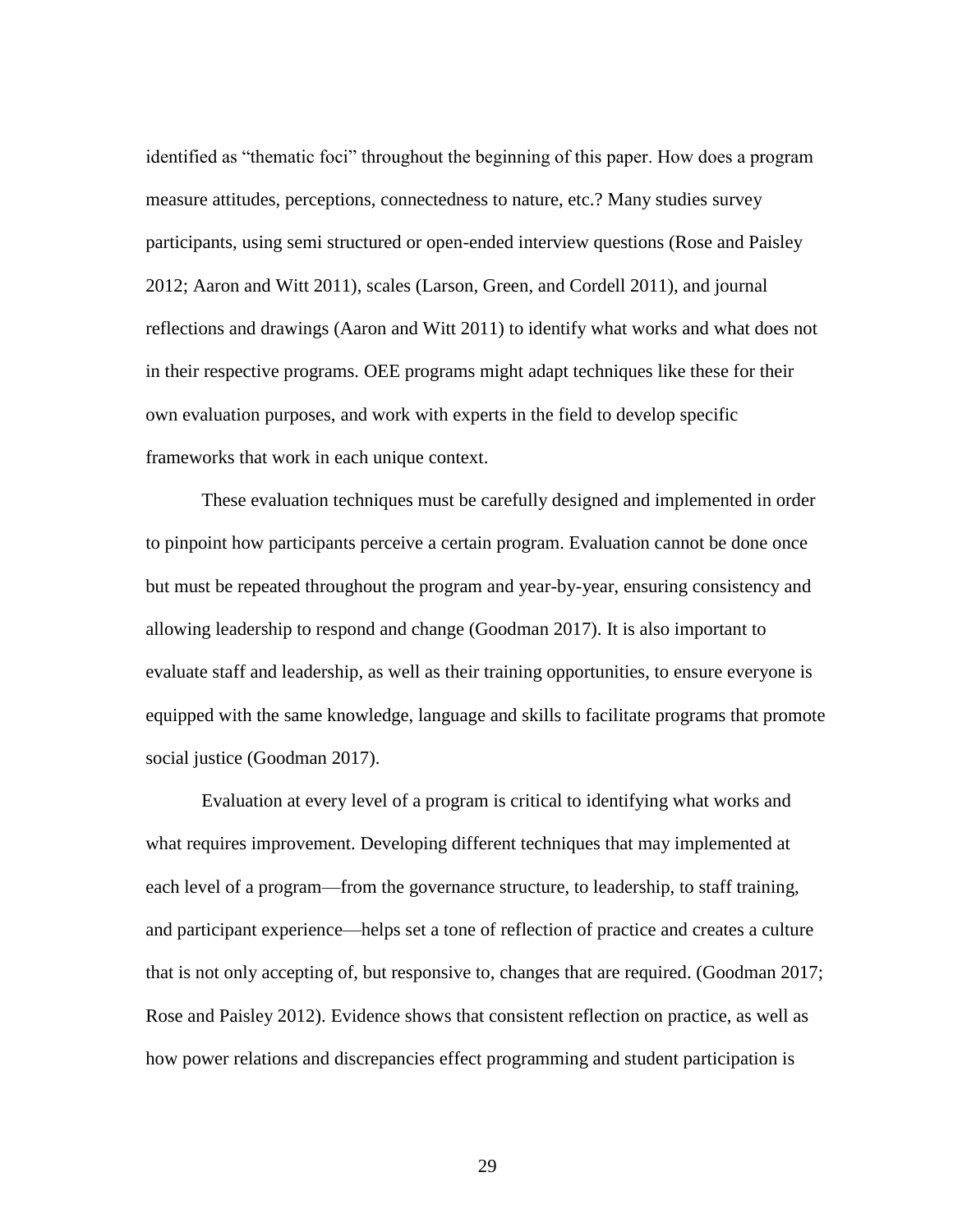crucial to running a successful programming (Rose and Paisley 2012). Combining participant and staff interviews with student and family surveys and journal reflections may provide a more critical lens into program evaluation (James and Williams 2017). Thoroughly evaluating a program is certainly a difficult task and takes a lot of time and resources, but for OEE to really move forward and focus on creating social justice-focused activities and programming, evaluation is a critical undertaking (Rose and Paisley 2012).

These three central themes—Governance and Leadership; Curriculum Development; and Evaluation—are all inextricably linked. A strong governance and leadership structure is necessary to create a racially and culturally sensitive curriculum, as well as for facilitating thorough evaluations. Leadership and staff must be equipped with the knowledge and skills to incorporate social justice into their programming and must also be receptive to suggestions and new directions for creating better programming.

#### **Conclusions**

The OEE field is making small steps toward becoming more inclusive to communities of color and attempting to work on its social justice issues. Each year, more studies are published about minority students' perceptions of the outdoors and OEE's effects on academic achievement. While the majority of the studies analyzed for this paper did not directly mention social justice issues, their focus on minority children shows that scholars in the field are trying to figure out how to be more inclusive and better serve underrepresented populations.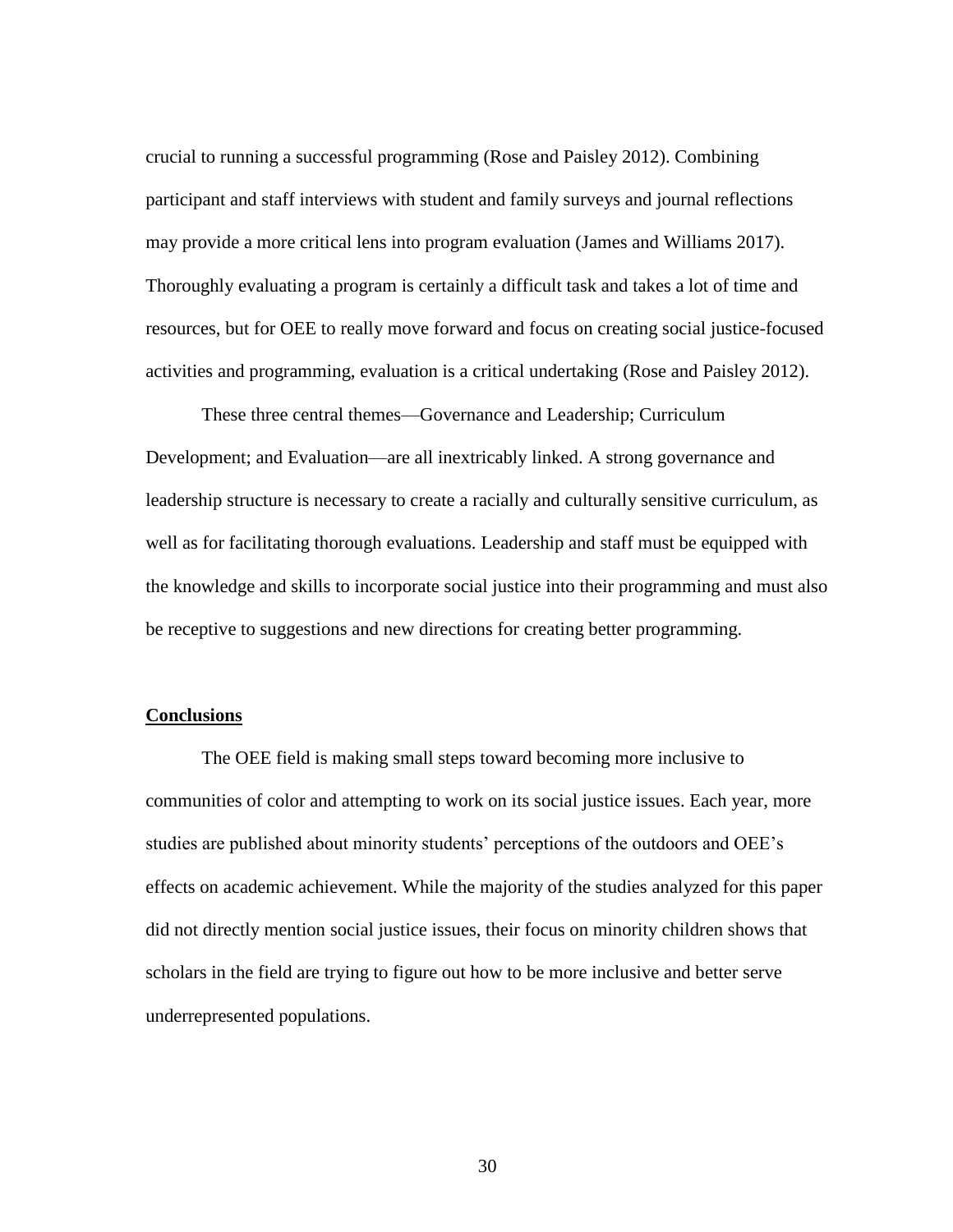The terms certain communities use to identify themselves may not be included in large collections such as the U.S. Census. Until 2000, people could select more than one race or ethnicity in the survey, and each time the census comes out it includes more categories for people to select ("What Census Calls Us: Historical Timeline" 2015). Therefore, large demographic data sources need to catch up with the terms different groups of people use.

While there is evidence that spending time outdoors is enormously beneficial to children's development, access to nature and green space continues to decline. OEE can have major impacts on the ways children learn about the environment, their communities, and themselves. After Louv's book came out over a decade ago, policy makers have been continuously attempting to expand formal OEE programs in schools and community centers.

There is a growing fear that rather than understand nature as a "soulful, restorative, magical place," children today and in the future will view the natural world as "something to be used, owned, manipulated" (Aaron and Witt 2011, p. 146). Access to green space is rapidly diminishing across the country, so it is more important now than ever to promote OEE programming to get kids into nature (Faber Taylor and Kuo 2006). However, not all children have equal access to green space or natural areas, and even when they do, some choose not to participate. If the OEE field wants to be truly successful, it must work to ensure programming is accessible and welcoming to all children. Incorporating best practices related to governance and leadership, curriculum development, and evaluation may help OEE move forward in promoting social justice in practice.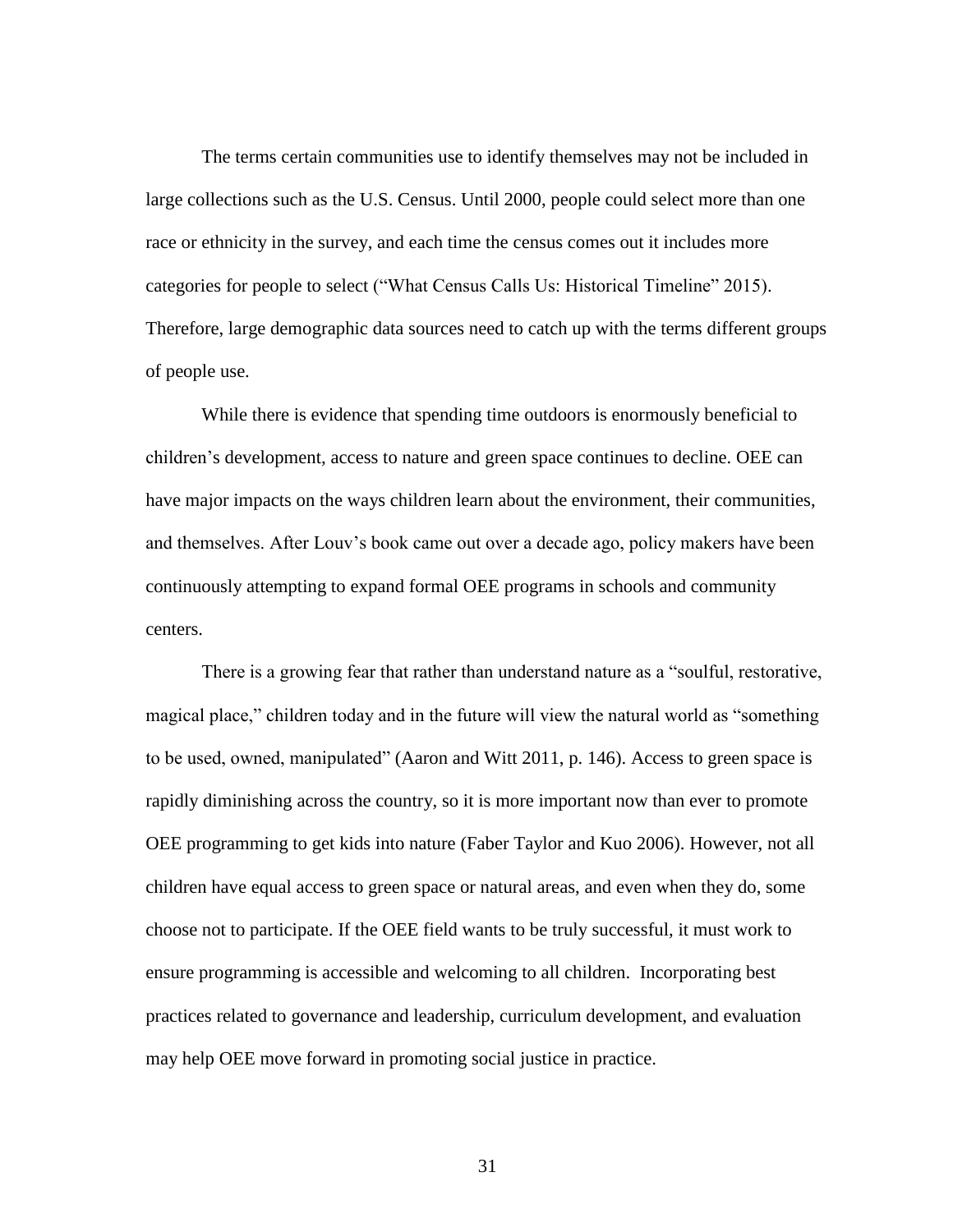Continuing to exclude minorities from programming by being culturally unaware and even appropriative (i.e. of Native American culture). The OEE field is historically exclusionary to minorities and low-income populations, but finally seems to be waking up to the gaps in its ideologies. It is time for outdoor education leaders to include diversity issues at the forefront of their trainings and programming and create space for those who have been excluded.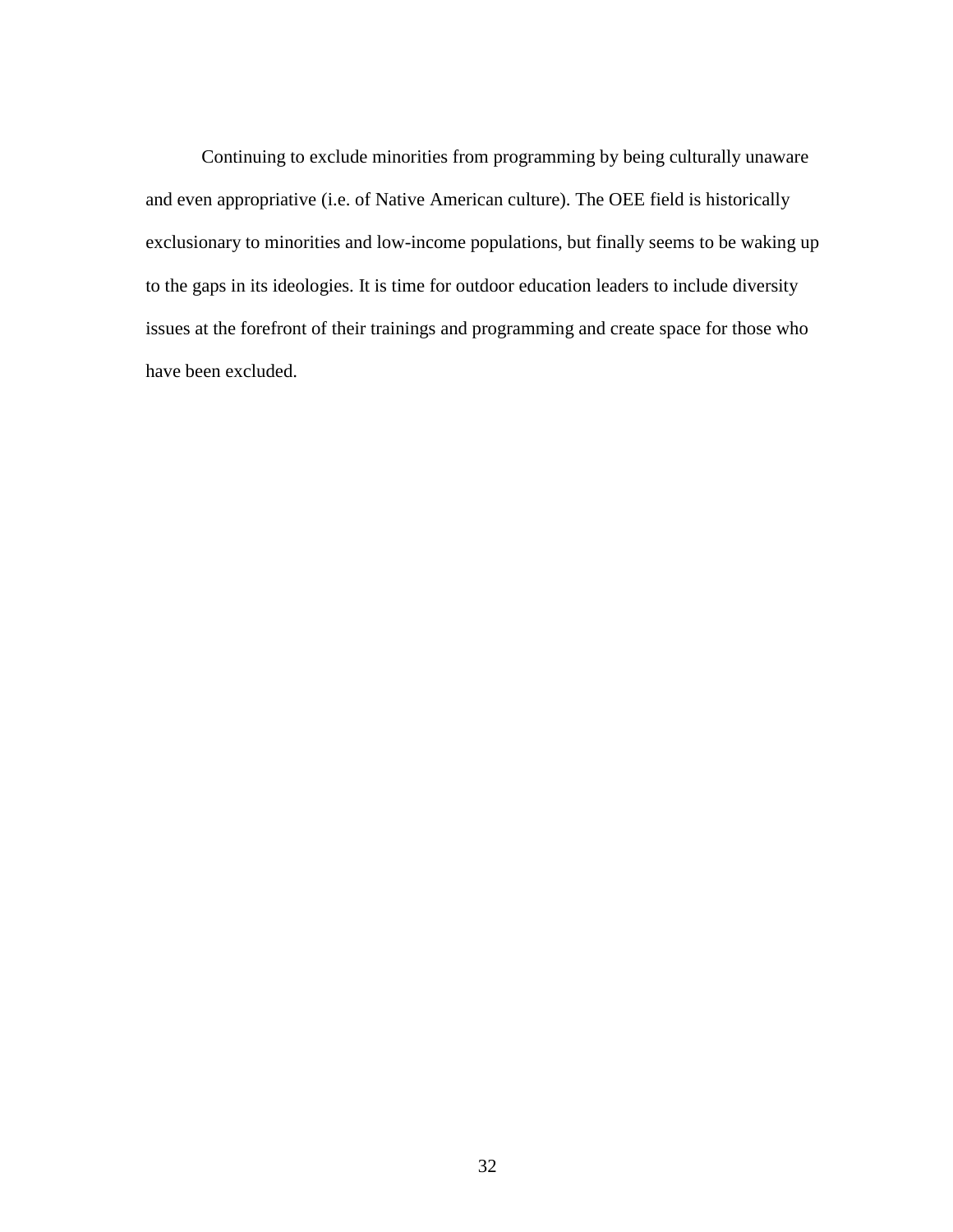## **Appendix 1: Content Analysis Framework**

| <b>Text</b>                                                                                | Year             |                  | Social Identity Focus  Specific Terminology   Institutional Focus  Thematic Focus |              |                            | Geographic    |
|--------------------------------------------------------------------------------------------|------------------|------------------|-----------------------------------------------------------------------------------|--------------|----------------------------|---------------|
| A comparative of Eighth-Grade Pupils'                                                      |                  |                  |                                                                                   |              |                            |               |
| Achievement in Selected Portions of Biology Using                                          |                  |                  |                                                                                   |              |                            |               |
| the Traditional Indoor Environment and the                                                 |                  |                  |                                                                                   |              |                            |               |
| Experimental Outdoor Environment Taught from an                                            |                  |                  |                                                                                   | academic     |                            |               |
| External Morphological Approach (Johnson, 1977)                                            | $1977$ n/a       |                  |                                                                                   | achievement  | n/a                        | n/a           |
| Observed Fears and Discomforts Among Urban                                                 |                  |                  |                                                                                   |              |                            |               |
| Students On Field Trips to Wildland Areas (Bixler &                                        |                  |                  |                                                                                   |              |                            |               |
| Carlisle, 1994)                                                                            |                  | 1994 minority    | low-income                                                                        | n/a          | fear and discomfort        | urban         |
|                                                                                            |                  |                  |                                                                                   |              |                            |               |
| Inner-City Black Community (Kahn & Friedman,<br>1995)                                      |                  | 1995 minority    | black                                                                             | n/a          | perception, values         | urban         |
|                                                                                            |                  |                  |                                                                                   |              |                            |               |
| Nature is Scary, Disgusting, and Uncomfortable                                             |                  |                  | hispanic/African                                                                  |              |                            | urban/suburba |
| (Bixler & Floyd, 1997)                                                                     | $1997 \vert n/a$ |                  | American/White                                                                    | n/a          | fear and discomfort        | n             |
| The Effectiveness of Three Experiential Teaching                                           |                  |                  |                                                                                   |              |                            |               |
| Approaches on Student Science Learning in Fifth-                                           |                  |                  |                                                                                   | acade mic    |                            | urban/suburba |
| Grade Public School Classrooms (Powell, 2002)                                              | 2002 n/a         |                  |                                                                                   | achievement  | n/a                        | n             |
| Effects of Outdoor Education Programs for                                                  |                  |                  |                                                                                   |              |                            |               |
| Children in California (Parrish et. al, 2005)                                              | 2005             | minority         | Hispanic, white, at-risk                                                          | n/a          | attitude                   | rural         |
| Young Children's Environmental Attitudes and                                               |                  |                  |                                                                                   |              | attitudes and              |               |
| Behaviors (Evans et. al, 2007)                                                             |                  | 2007 majority    | white                                                                             | n/a          | behaviors                  | rural         |
| Assessing the Development of Environmental                                                 |                  |                  |                                                                                   |              |                            |               |
| Virtue in 7th and 8th Grade Students in an                                                 |                  |                  |                                                                                   |              |                            |               |
| Expeditionary Learning Outward Bound School                                                |                  |                  |                                                                                   |              |                            |               |
| (Martin et. al, 2009)                                                                      | 2009 n/a         |                  |                                                                                   | n/a          | environmental virtue   n/a |               |
| The Impact of a Summer Education Program on the                                            |                  |                  |                                                                                   |              | attitude.                  |               |
| Environmental Attitudes and Awareness of                                                   |                  |                  | African American, white,                                                          |              | environmental              |               |
| Minority Children (Larson et. al, 2009)                                                    |                  | 2009 comparative | Hispanic                                                                          | n/a          | orientation                | urban         |
| Effects of an Environmental Education Program on                                           |                  |                  |                                                                                   |              |                            |               |
| the Environmental Orientations of Children from                                            |                  |                  |                                                                                   |              |                            |               |
| Different Gender, Age, and Ethnic Groups (Larson                                           |                  |                  | age, gender, ethnicity,                                                           |              | environmental              |               |
| et. al, 2010)                                                                              |                  | 2010 comparative | African American, white                                                           | programmatic | orientation                | urban/rural   |
| Through the Eyes of Youth: A Qualitative Evaluation                                        |                  |                  | Asian, African American,                                                          |              |                            |               |
| of Outdoor Leadership Programs (Roberts & Suren,                                           |                  |                  | Latino/Hispanic,                                                                  |              | attitude and               |               |
| 2010)                                                                                      |                  | 2010 comparative | Caucasion/White                                                                   | programmatic | perception                 | n/a           |
| Urban Students' Definitions and Perceptions of                                             |                  |                  | Hispanic/African                                                                  |              |                            |               |
| Nature (Aaron & Witt, 2011)                                                                |                  | 2011 minority    | American/Caucasion                                                                | n/a          | perception                 | urban         |
| Evaluating the Effects of Environmental Education                                          |                  |                  |                                                                                   |              |                            |               |
| Programming on Connectedness to Nature (Ernst,                                             |                  |                  |                                                                                   |              |                            |               |
| 2011)                                                                                      | 2011 n/a         |                  |                                                                                   | n/a          | connectedness              | n/a           |
| Childrens Time Outdoors: Results and Implications                                          |                  |                  | Hispanic, White, African                                                          |              |                            |               |
| of the National Kids Survey (Larson et. al, 2011)                                          |                  | 2011 comparative | American, ethnic                                                                  | programmatic | n/a                        | urban/rural   |
| Measuring the Educational Impact of Promoting                                              |                  |                  |                                                                                   |              |                            |               |
| Environmental Awareness in Kids (PEAK): The                                                |                  |                  |                                                                                   |              |                            |               |
| Development and Implementation of a New Scale                                              |                  |                  |                                                                                   |              |                            |               |
| (Miller et. al, 2012)                                                                      | 2012 n/a         |                  |                                                                                   | n/a          | attitude                   | suburban      |
| Forging family outdoor identity: Natural                                                   |                  |                  |                                                                                   |              |                            |               |
| conversations about the effect of outdoor                                                  |                  |                  |                                                                                   |              |                            |               |
| experiences on attitudes toward environmental                                              |                  |                  |                                                                                   |              |                            |               |
|                                                                                            | 2013 n/a         |                  |                                                                                   | n/a          | attitude                   | suburban      |
| science (Crocket, 2013)<br>Inclusive Outdoor Education: Bridging the Gap                   |                  |                  | ethnic, race, low-income,                                                         |              | inclusion,                 |               |
|                                                                                            |                  | 2013 minority    |                                                                                   |              |                            |               |
| (McLarnon, 2013)<br>Considering Students' Experiences in Diverse                           |                  |                  | marginalized                                                                      | n/a          | perception                 | n/a           |
|                                                                                            |                  |                  | socioeconomic, racial,                                                            |              |                            |               |
| Groups: Case Studies from the National Outdoor<br>Leadership School (Paisley et. al, 2014) |                  |                  | ethnic, white, Black,                                                             |              |                            |               |
|                                                                                            |                  | 2014 minority    | Latino                                                                            | programmatic | perception                 | n/a           |
| Demonstrating the Efficacy of Learning Ecology in                                          |                  |                  |                                                                                   |              |                            |               |
| an Outdoor Science Education Program on 5th                                                |                  |                  |                                                                                   |              |                            |               |
| Grade Science Oklahoma Core Curriculum Test                                                |                  |                  |                                                                                   | academic     |                            | urban/suburba |
| Scores (Perez, 2014)                                                                       | 2014 n/a         |                  |                                                                                   | achievement  | n/a                        | n             |
| Academic Achievement and Perceptions of Nature                                             |                  |                  |                                                                                   |              |                            |               |
| Appreciation, Environmental Awareness, and Well-                                           |                  |                  |                                                                                   |              |                            |               |
| Being of Participants in Sully's Hill Nature Education                                     |                  |                  |                                                                                   | academic     |                            |               |
| Program (Schlenker, 2014)                                                                  | 2014 n/a         |                  |                                                                                   | achievement  | perception                 | suburban      |
| Landscapes of Belonging: Systematically                                                    |                  |                  |                                                                                   |              |                            |               |
| Marginalized Students and Sense of Place and                                               |                  |                  |                                                                                   |              |                            |               |
| Belonging in Outdoor Experiential Education                                                |                  |                  | people of color, race,                                                            |              |                            |               |
| (Goodman, 2017)                                                                            |                  | 2017 minority    | class, marginalized                                                               | n/a          | belonging                  | n/a           |
| School-Based Experiential Outdoor Education: A                                             |                  |                  |                                                                                   | academic     |                            |               |
| Neglected Necessity (James & Williams, 2017)                                               | 2017 n/a         |                  |                                                                                   | achievement  | perception                 | n/a           |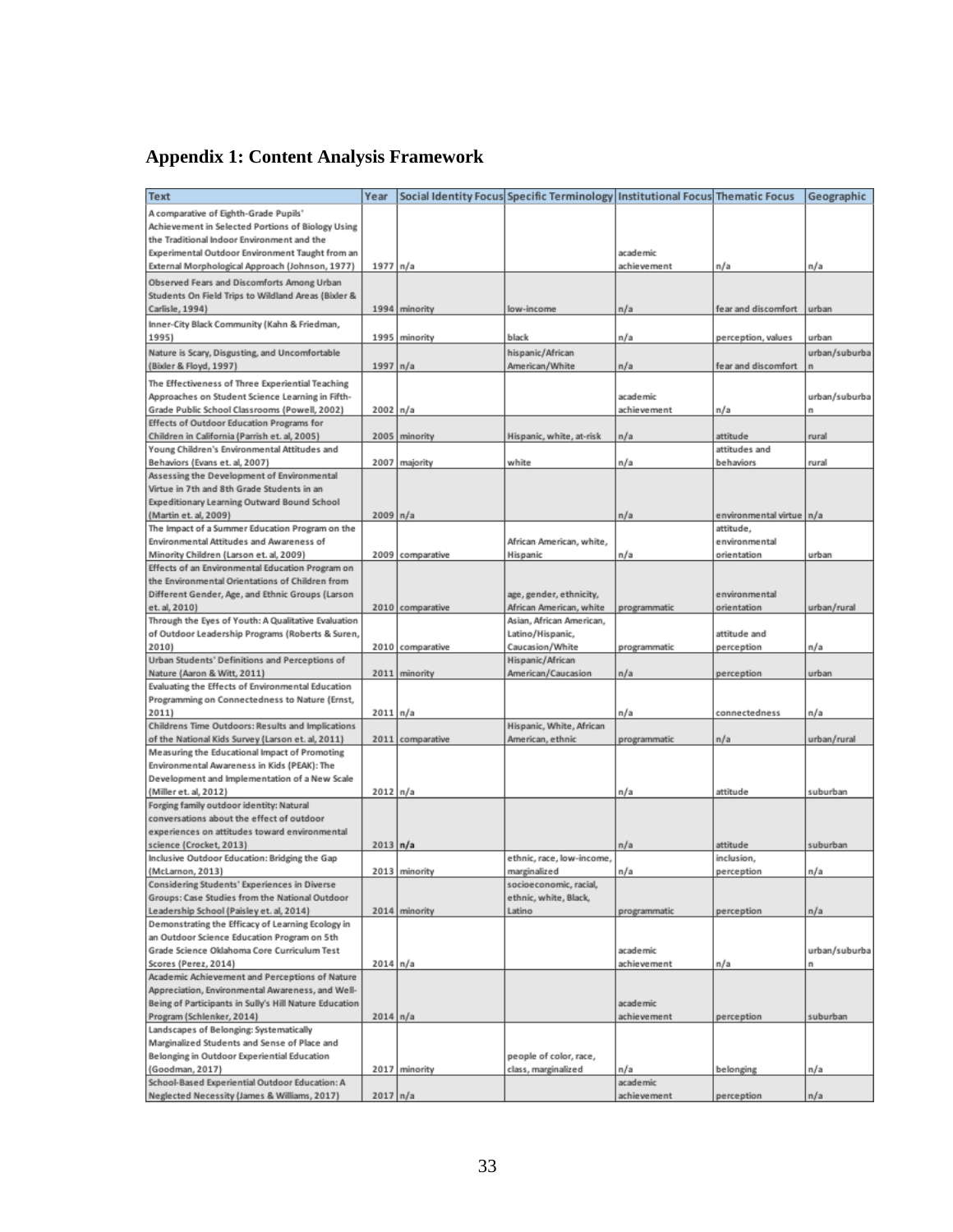

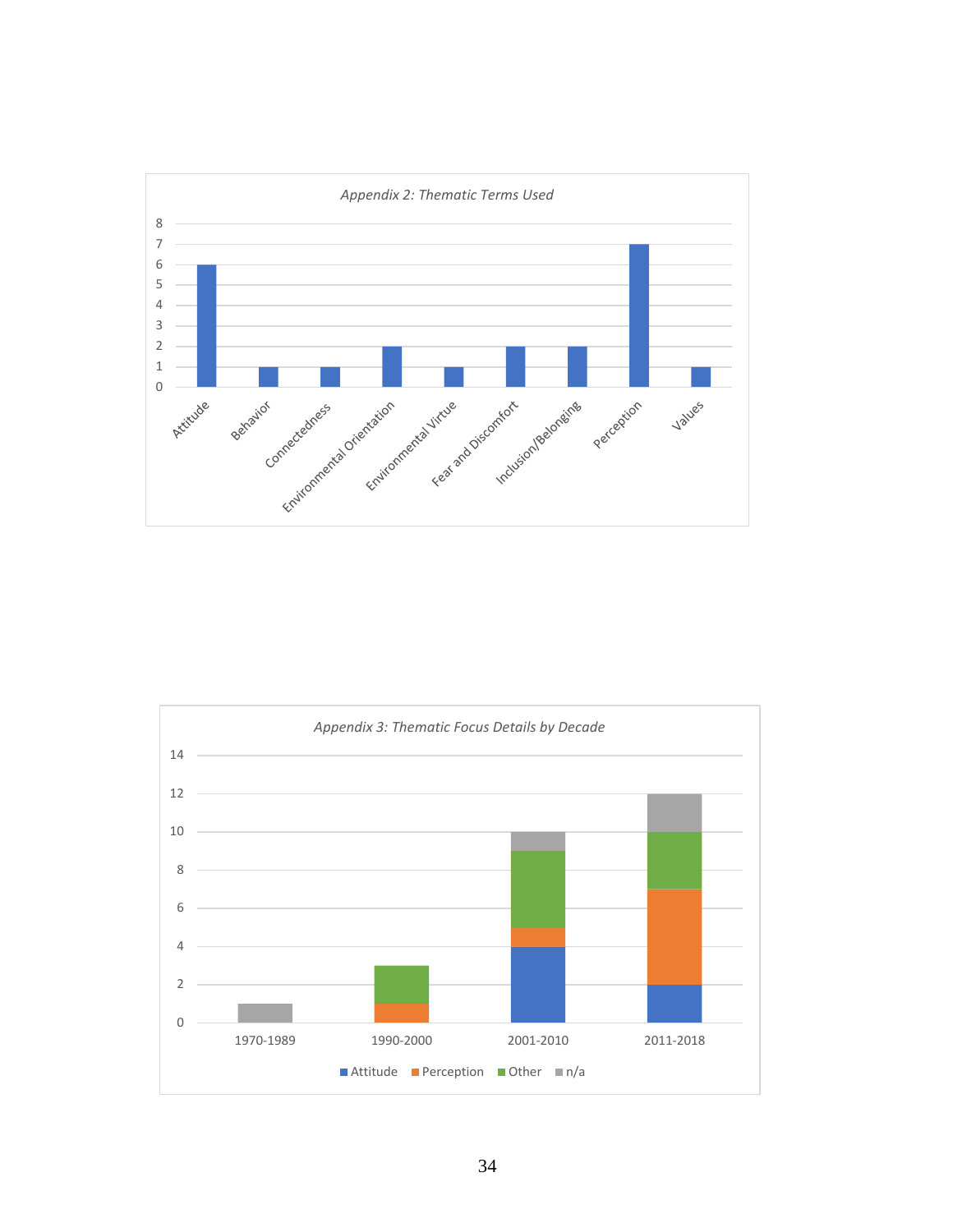

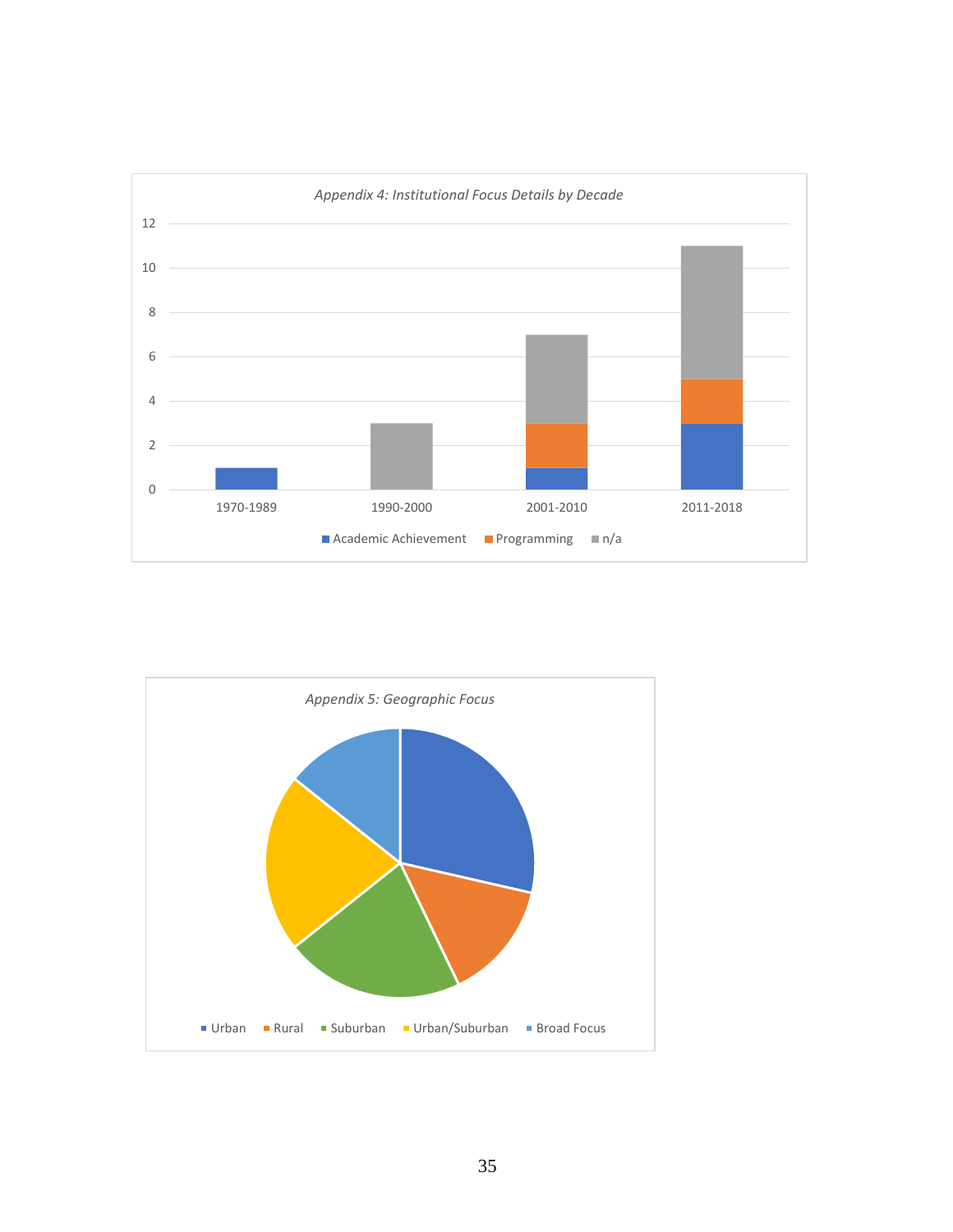#### **Works Cited**

- Aaron, Rachel F., and Peter A. Witt. 2011. "Urban Students' Definitions and Perceptions of Nature." *Children, Youth and Environments* 21 (2): 145–67.
- Boehner, John. 2002. "H.R.1 107th Congress (2001-2002): No Child Left Behind Act of 2001." Webpage. January 8, 2002. https://www.congress.gov/bill/107thcongress/house-bill/1.
- Brodin, Jane. 2009. "Inclusion through Access to Outdoor Education: Learning in Motion (LIM)" 9 (2): 99–113. https://doi.org/10.1080/14729670903004340.
- Dewey, John. 1916. *Democracy and Education*. Macmillan.
- Faber Taylor, Andrea, and Frances E. Kuo. 2006. "Is Contact with Nature Important for Healthy Child Development? State of the Evidence." In *Children and Their Environments: Learning, Using and Designing Spaces*, edited by C. Spencer and Mark Blades. New York: Cambridge University Press. http://faculty.une.edu/cas/szeeman/GK-12/articles/FaberTaylorKuo2006.pdf.
- Furman, Gail C., and David A. Gruenewald. 2004. "Expanding the Landscape of Social Justice: A Critical Ecological Analysis." *Educational Administration Quarterly* 40 (1): 47–76. https://doi.org/10.1177/0013161X03259142.

Goodman, Cecil. 2017. "Landscapes of Belonging: Systematically Marginalized Students and Sense of Place and Belonging in Outdoor Experiential Education." M.A., United States -- Arizona: Prescott College. https://search.proquest.com/docview/1904936001/abstract/E8A0E25CE63C4850P Q/1.

- Higgins, Peter. 2009. "Into the Big Wide World: Sustainable Experiential Education for the 21st Century." *Journal of Experiential Education* 32 (1): 44–60.
- James, Joan K., and Theresa Williams. 2017. "School-Based Experiential Outdoor Education: A Neglected Necessity." *Journal of Experiential Education* 40 (1): 58– 71. https://doi.org/10.1177/1053825916676190.
- Kimbell, Grant. 2007. "Kids in the Woods: Making the Connection | US Forest Service." United States Forest Service. August 27, 2007. https://www.fs.fed.us/speeches/kids-woods-making-connection.

Larson, Lincoln R., Gary T. Green, and H. K. Cordell. 2011. "Childrens Time Outdoors: Results and Implications of the National Kids Survey." *Journal of Park and Recreation Administration; Urbana* 29 (2). https://search.proquest.com/docview/1730174579/abstract/7C05D2C3841A46D3P  $O/1$ .

- Louv, Richard. 2005. *Last Child in the Woods: Saving Our Children from Nature-Deficit Disorder*. Chapel Hill: Algonquin Books of Chapel Hill. https://books.google.com/books?hl=en&lr=&id=WnLBBwAAQBAJ&oi=fnd&pg= PP1&dq=louv&ots=XBAsxS4Rvl&sig=uQ9B8g4bSY4o2b385pEzFaxoZR0#v=on epage&q=louv&f=false.
- Lugg, Alison. 2003. "Women's Experience of Outdoor Education: Still Trying to Be 'One of the Boys'?" In *Whose Journeys: The Outdoors and Adventure as Social and*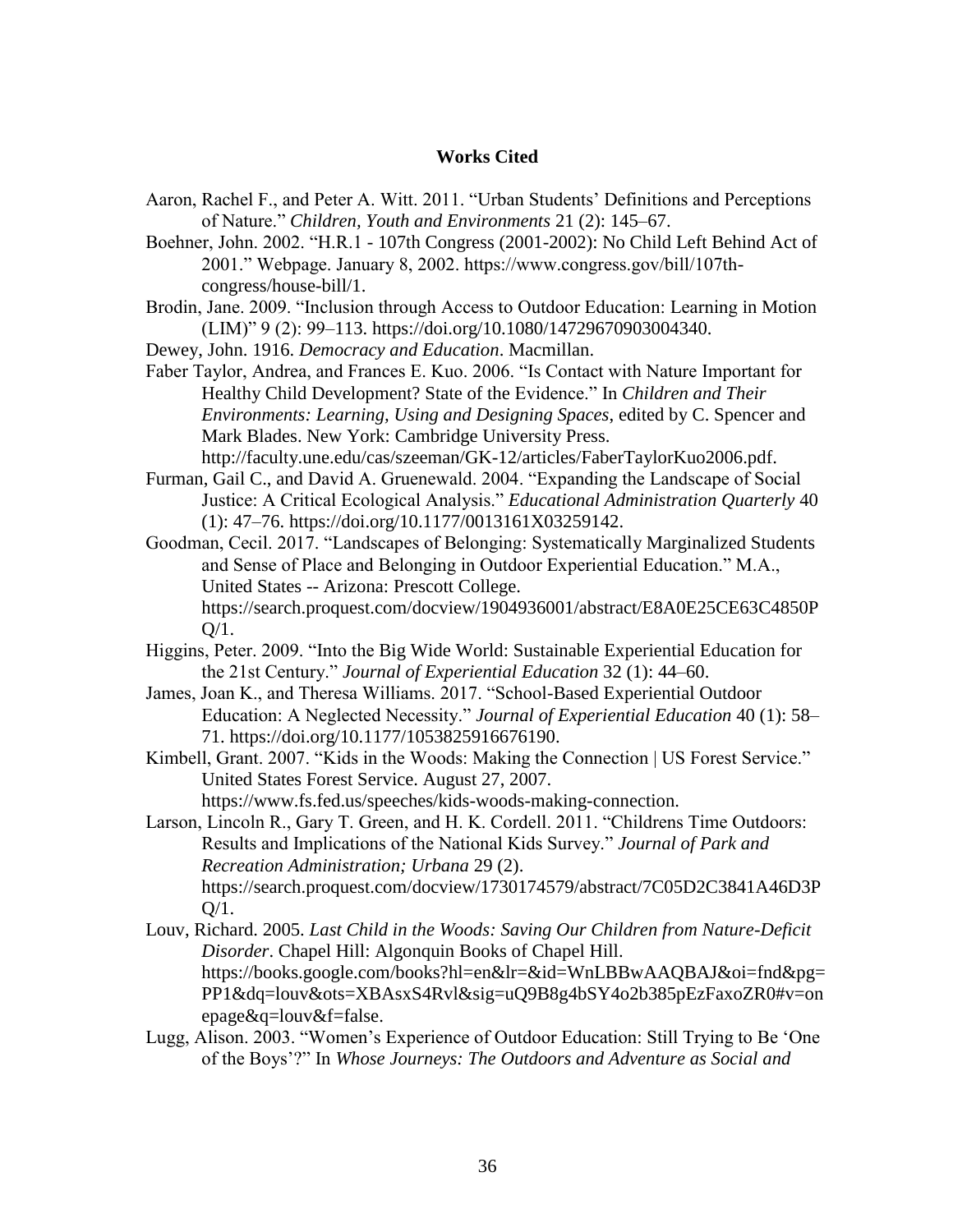*Cultural Phenomena*, edited by Barbara Humberstone, Heather Brown, and Kaye Richards.

- McLarnon, Mitch. 2013. "Inclusive Outdoor Education: Bridging the Gap." *Pathways: The Ontario Journal of Outdoor Education* 25 (3): 18–22.
- Nicol, Robbie. 2002. "Outdoor Education: Research Topic or Universal Value? Part Two." *Journal of Adventure Education & Outdoor Learning* 2 (2): 85–99.
- Ossola, Alexandra. 2015. "The Surprising Amount of Time Kids Spend Looking at Screens." *The Atlantic*, January 22, 2015. https://www.theatlantic.com/education/archive/2015/01/the-surprising-amount-oftime-kids-spend-looking-at-screens/384737/.
- Parrish, D, G Phillips, R Levine, H Hikawa, M Gaertner, N Agosta, and D Doyal. 2005. "Effects of Outdoor Education Programs for Children in California." *American Institute for Research*, January.

http://www.air.org/sites/default/files/downloads/report/Outdoorschoolreport\_0.pdf. Priest, Simon. 1986. "Redefining Outdoor Education: A Matter of Many Relationships."

*The Journal of Environmental Education* 17 (3): 13–15.

- Reed, Jack. 2013. *S.1306 - 113th Congress (2013-2014): No Child Left Inside Act of 2013*. https://www.congress.gov/bill/113th-congress/senate-bill/1306.
- Rickinson, Mark. 2001. "Learners and Learning in Environmental Education: A Critical Review of the Evidence." *Environmental Education Research* 7 (3): 207–320. https://doi.org/10.1080/13504620120065230.
- Roberts, Nina S., and Donald A. Rodriguez. 1999. "Multicultural Issues in Outdoor Education." *ERIC Digest*.
- Roberts, Nina S., and Asuncion T. Suren. 2010. "Through the Eyes of Youth: A Qualitative Evaluation of Outdoor Leadership Programs." *Journal of Park and Recreation Administration* 28 (4): 59–80.
- Rose, Jeff, and Karen Paisley. 2012. "White Privilege in Experiential Education: A Critical Reflection." *Leisure Sciences* 34 (2): 136–54. https://doi.org/10.1080/01490400.2012.652505.
- Scott, Graham, Margaret Boyd, and Derek Colquhoun. 2013. "Changing Spaces, Changing Relationships: The Positive Impact of Learning out of Doors." *Australian Journal of Outdoor Education* 17 (1): 47–53.
- US Forest Service, ed. 2007. "Today's Challenges and Opportunities: Kids in the Woods Quick Facts." U.S. Department of Agriculture. https://www.fs.fed.us/kidsclimatechange/documents/kids-facts.pdf.
- Warren, Karen. 2002. "Preparing the Next Generation: Social Justice in Outdoor Leadership Education and Training." *Journal of Experiential Education* 25 (1): 231.
	- ———. 2005. "A Path Worth Taking: The Development of Social Justice in Outdoor Experiential Education." *Equity & Excellence in Education* 38 (1): 89–99. https://doi.org/10.1080/10665680590907837.
- Warren, Karen, and TA Loeffler. 2000. *Setting a Place at the Table: Social Justice Research in Outdoor Experiential Education*. Vol. 23. https://doi.org/10.1177/105382590002300206.